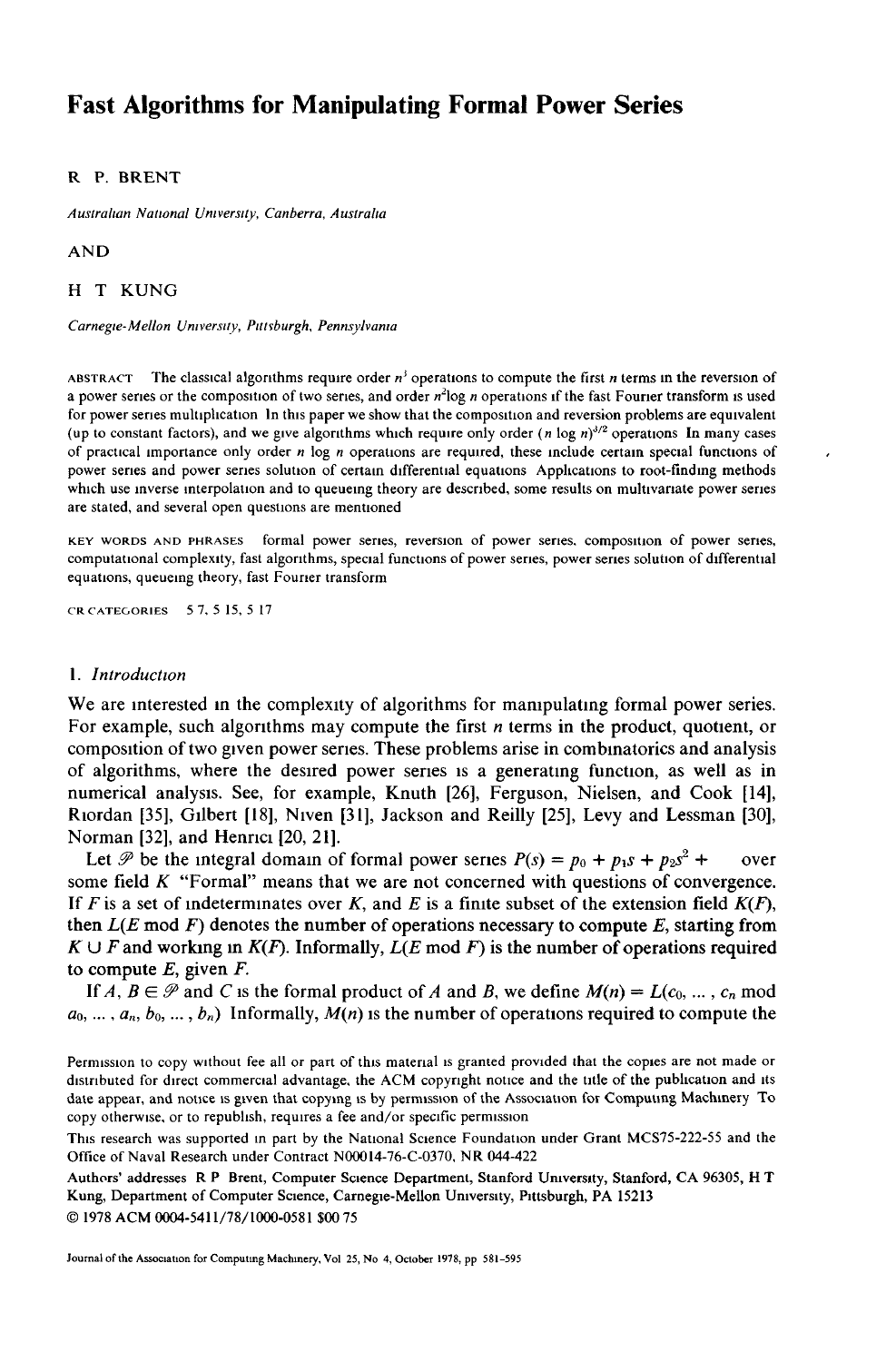first  $n + 1$  coefficients in the product of two power series. The classical algorithm gives  $M(n) = O(n^2)$ , but if the field K is capable of supporting the fast Fourier transform (FFT), then  $M(n) = O(n \log n)$  (see, e.g. Knuth [26] and Borodin and Munro [5]).

Let P,  $Q \in \mathcal{P}$ ,  $p_0 = 0$ . The *composition* of Q and P is the formal power series R such that  $R(s) = O(P(s))$  is a formal identity. The *composition problem* is to compute  $r_0, \ldots, r_n$ given  $p_1$ , ...,  $p_n$  and  $q_0$ , ...,  $q_n$ . We define COMP(n) =  $L(r_0, ..., r_n \mod p_1, ..., p_n)$  $q_0, \ldots, q_n$ , so COMP(n) is the number of operations required to solve the composition problem.

The *functional inverse* or *reversion* of *P* is the power series  $V = P^{(-1)}$  such that  $P(V(s))$  $= s$  or  $V(P(s)) = s$  is a formal identity. The *reversion problem* is to compute  $v_1, \ldots, v_n$  given  $p_1, \ldots, p_n$ . It is clear that the problem can be viewed as that of computing the derivatives of the inverse function (see, e.g. Traub [38, App. B]). We define  $REV(n) = L(v_1, ..., v_n \text{ mod } n)$  $p_1, \ldots, p_n$ ).

The classical algorithms for both the composition and reversion problems require order  $n^3$  operations (see, e.g. Knuth [26]), or order  $n^2\log n$  operations if the FFT is used for polynomial multiplication as pointed out in Kung and Traub [28, §4]. In fact the classical algorithms give  $COMP(n) = O(nM(n))$  and  $REV(n) = O(nM(n))$ . In Section 2 we show that  $COMP(n) = O((n \log n)^{1/2}M(n))$ . We also give an  $O(\sqrt{n} \cdot \max(M(n), N(\sqrt{n})))$  algorithm where  $N(j)$  is the number of operations required to multiply two  $j \times j$  matrices. This algorithm is faster than both the  $O((n \log n)^{1/2}M(n))$  algorithm and the classical algorithm when the polynomial multiplication algorithm to be used implies that  $M(n)$  has order at least  $N(\sqrt{n})/\sqrt{\log n}$  (e.g. when  $M(n) \sim cn^2$  for some constant c) In Section 3 we show that the reversion problem can be solved by Newton's method and composition, so  $REV(n)$  $= O((n \log n)^{1/2} M(n))$  also.

In Section 4 we show that  $COMP(n) = O(REV(n))$  and  $REV(n) = O(COMP(n))$ , so the composition and reversion problems are essentially equivalent. Thus, in attempting to obtain improved upper or lower bounds one can work with either the composition problem or the reversion problem.

In Section 5 we show that the composition  $Q(P(s))$  may be computed in  $O(M(n))$ operations if  $Q$  satisfies a suitable differential equation. For example,  $Q$  could be a Bessel function or a hypergeometnc function. We also study the complexity of computing the formal series solution of certain first-order differential equations. In Section 6 we mention several other problems for which  $O(M(n))$  algorithms exist, and give an application to the theory of root-finding methods. Most of this paper is restricted to power series m one variable, but the methods extend to dense power series in several variables. Some of our results on multivariate cases are stated in Section 7. The considerations for sparse power series and polynomials m several variables are rather different; see Hemdel [19] and Horowitz [23, 24].

In this paper we analyze algorithms under the assumption that all coefficient computations are done m a finite field or in finite-precision floating-point arithmetic. An analysis dealing with variable-precision coefficients is yet to be performed.

Some of the results of this paper were announced in Brent and Kung [9].

*Some Regularity Conditions.* Let  $Z^+$  be the set of all nonnegative integers and let  $G:Z^+$  $\rightarrow$  Z<sup>+</sup> be a nondecreasing function. We say that G satisfies *Condition A* if, for some  $\alpha$ ,  $\beta$  $\mathcal{L}(0, 1)$ ,  $G([\alpha n]) \leq \beta G(n)$  for all sufficiently large *n*. We say that G satisfies *Condition B* if, for some  $\alpha'$ ,  $\beta' \in (0, 1)$ ,  $G(\lfloor \alpha' n \rfloor) \geq \beta' G(n)$  for all sufficiently large n. For example, if G is nondecreasing and  $C_1n^{\gamma}\log^{\delta} n \leq G(n) \leq C_2n^{\gamma}\log^{\delta} n$  for positive constants  $\gamma$ ,  $C_1$ ,  $C_2$ , and any constant  $\delta$ , then G satisfies Conditions A and B.

LEMMA 1.1. *If G satisfies Condition A and*  $\rho \in (0, 1)$ , *then* 

$$
\sum G(\lceil \rho' n \rceil) = O(G(n)),\tag{1.1}
$$

*where the sum is taken over all integers*  $j \ge 0$  *such that*  $\rho' n \ge 1$ *.* 

PROOF. It is easy to show that  $\sum G(\lceil \rho' n \rceil)/G(n)$  is bounded by a convergent geometric series for all sufficiently large n. See Brent [7, Lemma 3.4] for details.  $\Box$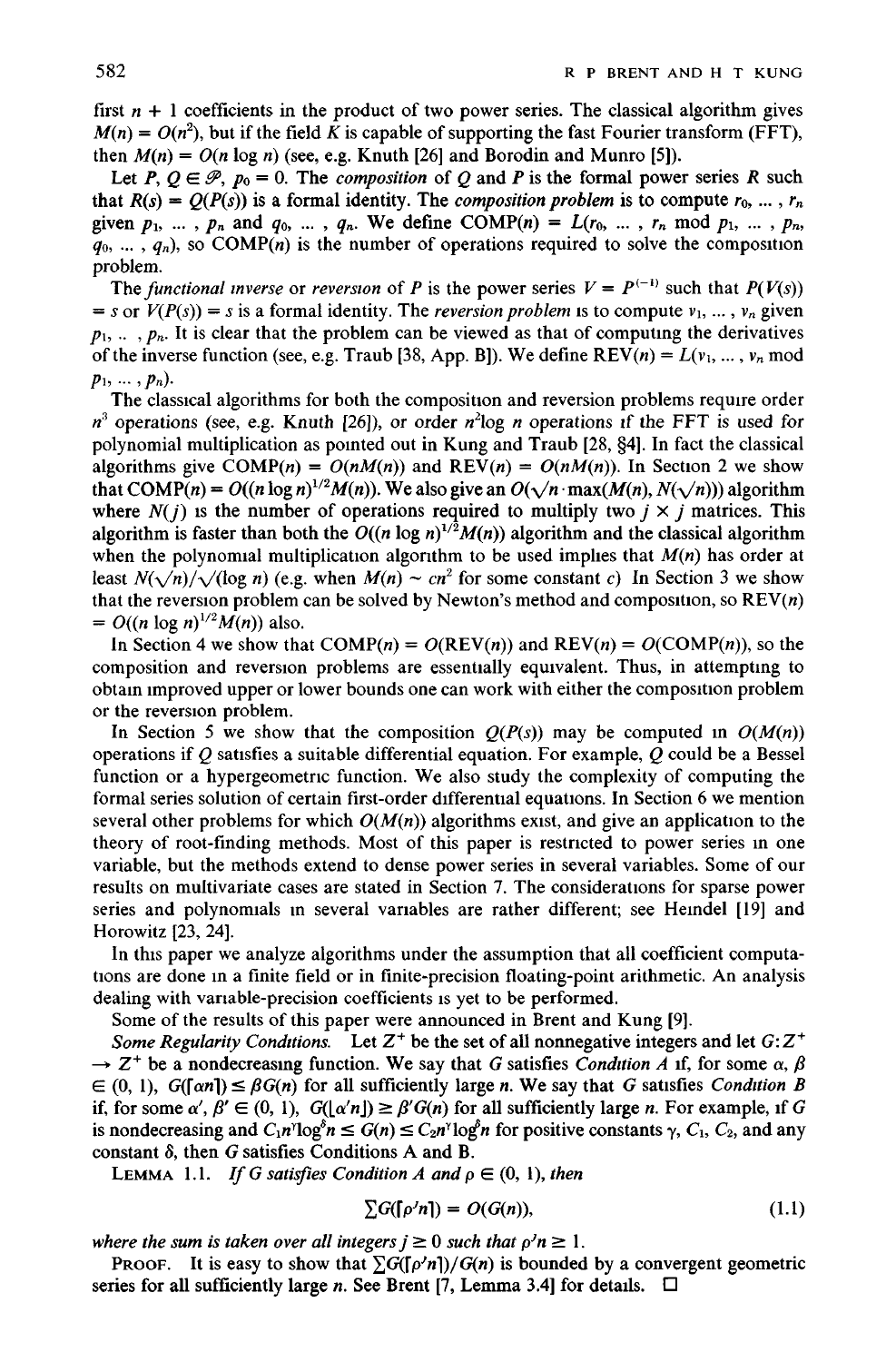LEMMA 1.2. *If G satisfies Condition B and*  $\gamma > 1$ *, then* 

$$
G(\lfloor \gamma n \rfloor) = O(G(n)). \tag{1.2}
$$

PROOF. There exists j such that  $\alpha''\gamma \leq 1$ . Thus, for all sufficiently large n,

$$
G(\lfloor \gamma n \rfloor) \leq (1/\beta')G(\lfloor \alpha' \gamma n \rfloor) \leq \leq (1/\beta')'G(n). \square
$$

We say that G satisfies *Condition A<sub>s</sub>* if G satisfies *Condition A* with  $1 > \alpha \ge \beta > 0$ . Clearly Condition A<sub>s</sub> is stronger than Condition A. For example, if  $G(n) = [n^{\delta}]H(n)$  for some constant  $\delta \ge 1$  and some nondecreasing function  $H.\overline{Z}^+ \rightarrow Z^+$ , then G satisfies Condition A<sub>s.</sub>

LEMMA 1.3. *If G satisfies Condition*  $A_s$  *and*  $\rho \in (0, 1)$ , *then* 

$$
\sum \rho^{-j} G(\lceil \rho^j n \rceil) = O((\log n)G(n)),\tag{1.3}
$$

*where the sum is taken over all integers*  $j \ge 0$  *such that*  $p'n \ge 1$ *.* 

PROOF. Assume *n* is sufficiently large. Since  $G(\lceil \alpha n \rceil) \leq \beta G(n) \leq \alpha G(n)$ ,

$$
G(\lceil \alpha^{\circ} n \rceil) \leq G(\lceil \alpha^{\lfloor \sigma \rfloor} n \rceil) \leq \alpha^{\lfloor \sigma \rfloor} G(n) \leq (1/\alpha) \alpha^{\circ} G(n)
$$

for any real  $\sigma \ge 0$ . Let  $\gamma = \log_{\alpha} \rho$ . Then for all  $j \ge 0$ ,

$$
G([\rho'n]) = G([\alpha^{\gamma}n]) \le (1/\alpha)\alpha^{\gamma}G(n) = (1/\alpha)\rho^{\gamma}G(n),
$$

and the result follows immediately.  $\square$ 

*We assume throughout the paper that M satisfies Condition As.* Similar conditions are usually assumed, either explicitly (see, e.g. Aho, Hopcroft, and Ullman [2, p. 280] and Fischer and Stockmeyer [17]) or implicitly (see, e.g. Borodin [4]). We shall also assume that COMP and REV satisfy Conditions A and B, respectively One should note, however, that what we really need in this paper are the consequences of these conditions, namely, the properties  $(1.1)$ ,  $(1.2)$ , and  $(1.3)$ 

*Notation. s* and *t* denote free variables or indeterminates over *K*. Formal power series over  $K$  are denoted by upper-case letters, and the coefficients in the power series by corresponding lower-case letters, e.g.  $P(s) = p_0 + p_1s + \cdots + p_ns^n + \cdots$ . The formal derivative of P is  $P'(s) = p_1 + 2p_2s + \cdots$ , and the formal integral of P is  $\int_0^s P(t)dt = p_0s$  $+ \frac{1}{2}p_1s^2 + \cdots$ . For any positive integer *k, P(s)* mod s<sup>k</sup> denotes the finite series consisting of all terms of  $P(s)$  of degree less than k. To compute  $P(s)$  mod  $s<sup>k</sup>$  means to compute  $p_0, \ldots, p_{k-1}$ . By the notation  $Q(s) = P(s)$  (mod  $s^k$ ), we mean  $(P(s) - Q(s))$  mod  $s^k = 0$ , i.e. power series  $P(s)$  and  $Q(s)$  agree in their terms of degree less than k. Where necessary we assume that the characteristic of  $K$  is zero or sufficiently large.

### *2. Fast Algortthms for Compositwn*

Let  $P(s) = p_1 s + p_n s^n$  and  $Q(t) = q_0 + q_n t^n$  be given. In this section we give two algorithms for computing the first  $n + 1$  coefficients,  $r_0, \ldots, r_n$ , in the series  $R(s)$  =  $O(P(s))$ .

2.1 THE FIRST ALGORITHM. The algorithm is based on the following grouping of terms of  $Q(t)$ .

$$
Q(t) = Q_0(t) + Q_1(t)t^k + Q_2(t)(t^k)^2 + \cdots + Q_{k-1}(t)(t^k)^{k-1},
$$

where  $k = [\sqrt{(n+1)}]$  and  $Q_i(t) = \sum_{k=0}^{k-1} q_{ik+j}t^j$ ,  $i = 0, ..., k-1$  (assume  $q_i = 0$  for  $l > n$ ). A similar idea was used by Paterson and Stockmeyer [33].

ALGORITHM 2 I

- 1. Compute  $P'(s)$ ,  $i = 2, ..., k$ .
- 2 Let  $T(s) = P^k(s) \text{ mod } s^{n+1}$  Compute  $T^i(s), i = 2, ..., k 1$
- 3 Compute  $Q_i(P(s))$ ,  $i = 0, ..., k 1$ , by using the results of step 1

4 Compute  $Q_i(P(s))T'(s)$ ,  $i = 1, \dots, k - 1$ , by using the results of steps 2 and 3

5 Compute  $\sum_{i=0}^{k-1} Q_i(P(s))T'(s)$  by using the result of step 4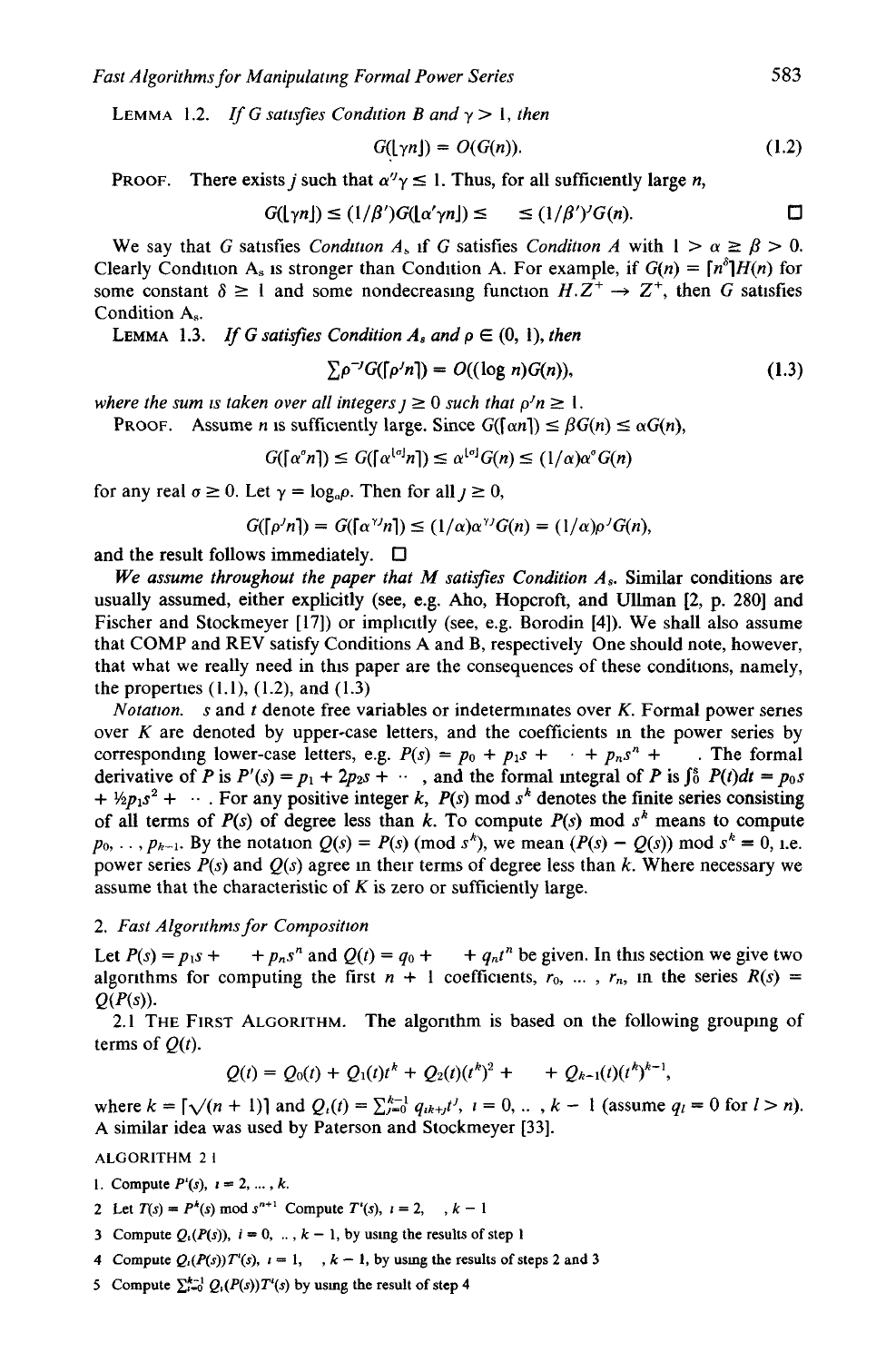Note that during the computation we always truncate terms of degree higher than  $n$ . It is easy to see that steps 1, 2, 4, and 5 each can be done in  $O(kM(n)) = O(\sqrt{nM(n)})$ operations. In the following we examine step 3. Let

$$
(P(s))' = \sum_{l=0}^{n} p_l^{(j)} s^l \bmod s^{n+1}, \quad j = 0, \dots, k.
$$

(Note that all  $p_j^{(j)}$  are available after step 1.) Then

$$
Q_i(P(s)) = \sum_{j=0}^{k-1} q_{ik+j} \sum_{l=0}^n p_l^{(j)} s^l \pmod{s^{n+1}}
$$
  
= 
$$
\sum_{l=0}^n \left( \sum_{j=0}^{k-1} q_{ik+j} p_l^{(j)} \right) s^l \pmod{s^{n+1}}.
$$

Step 3 amounts to computing  $\sum_{i=0}^{k-1} q_{ik+j} p_i^{(j)}$  for  $l = 0, ..., n$ ,  $i = 0, ..., k-1$ , given the  $q_{ik+j}$ and  $p_j^{(j)}$ . The computation may be viewed as the following matrix multiplication between an  $(n + 1) \times k$  and a  $k \times k$  matrix:

$$
\begin{bmatrix} p_0^{(0)} p_0^{(1)} & \cdot p_0^{(k-1)} \\ p_1^{(0)} & \vdots \\ p_2^{(0)} & \vdots \\ p_n^{(0)} & \vdots \end{bmatrix} \begin{bmatrix} q_0 q_k & q_{(k-1)k} \\ \vdots & \vdots \\ q_{k-1} & q_{k-1} \end{bmatrix}.
$$

This can clearly be done by performing  $[(n + 1)/k]$  matrix multiplications between  $k \times k$ matrices. Define

 $N(j)$  = number of operations needed to multiply two  $j \times j$  matrices.

Then step 3 takes  $O((n/k)N(k))$  or  $O(\sqrt{nN(\sqrt{n}))}$  operations. Therefore Algorithm 2.1 establishes the following:

THEOREM 2.1 *COMP(n)* =  $O(\sqrt{n} \cdot max(M(n), N(\sqrt{n}))).$ 

2.2 THE SECOND ALGORITHM. The second algorithm is based on a formal Taylor expansion of Q. Write  $P(s) = P_m(s) + P_r(s)$ , where  $P_m(s) = p_1 s + \cdots + p_m s^m$  and  $P_r(s) = p_1 s + \cdots + p_m s^m$  $p_{m+1} s^{m+1} + p_{m+2} s^{m+2}$  + for some  $m < n$ . (The value of m will be determined later.) It can be shown by induction that the following Taylor expansion holds formally:

$$
Q(P) = Q(P_m + P_r) = Q(P_m) + Q'(P_m)P_r + \frac{1}{2}Q''(P_m)(P_r)^2 + \cdots
$$

Let  $l = \lfloor n/m \rfloor$ . Since the degree of any term in  $(P_r)^{l+t}$  is at least  $n + 1$  for any  $i > 0$ ,

$$
Q(P(s)) = Q(P_m(s)) + Q'(P_m(s)) \cdot P_r(s) + \cdots + (1/l!)Q^{(l)}(P_m(s)) \cdot P_r^{l}(s) \pmod{s^{n+1}}.
$$

This equality gives us the following algorithm for computing the first  $n + 1$  coefficients in the series  $R(s) = Q(P(s))$ :

ALGORITHM 2 2

- 1. Compute  $Q(P_m(s))$  mod  $s^{n+1}$ .
- 2. Compute  $Q'(P_m(s)), Q''(P_m(s)), ..., Q^{(l)}(P_m(s)) \text{ mod } s^{n+1}$
- 3. Compute  $P_r(s)$ ,  $P^2_r(s)$ , ,  $P^l_r(s)$  mod  $s^{n+1}$
- 4. Compute  $(1/t!)Q^{(i)}(P_m(s))$   $P_r^i(s)$  mod  $s^{n+1}$  for  $i = 1, \dots, l$
- 5. Sum the result obtained from step 4.

LEMMA 2.1. *If*  $P(s) = p_1 s + \cdots + p_m s^m$ ,  $Q(t) = q_0 + \cdots + q_j t^j$  with  $m, j \le n$  and if  $R(s)$  $= Q(P(s)) = r_0 + r_1 s + \cdots$ , then

 $L(r_0, ..., r_n \mod p_1, ..., p_m, q_0, ..., q_l) = O((jm/n)(\log n)M(n)).$ 

PROOF. We may assume that *j* is a power of 2. Write  $Q(P) = Q_1(P) + P^{1/2} \cdot Q_2(P)$ , where  $Q_1$  and  $Q_2$  are polynomials of degree  $j/2$ . This relation gives us a recursive procedure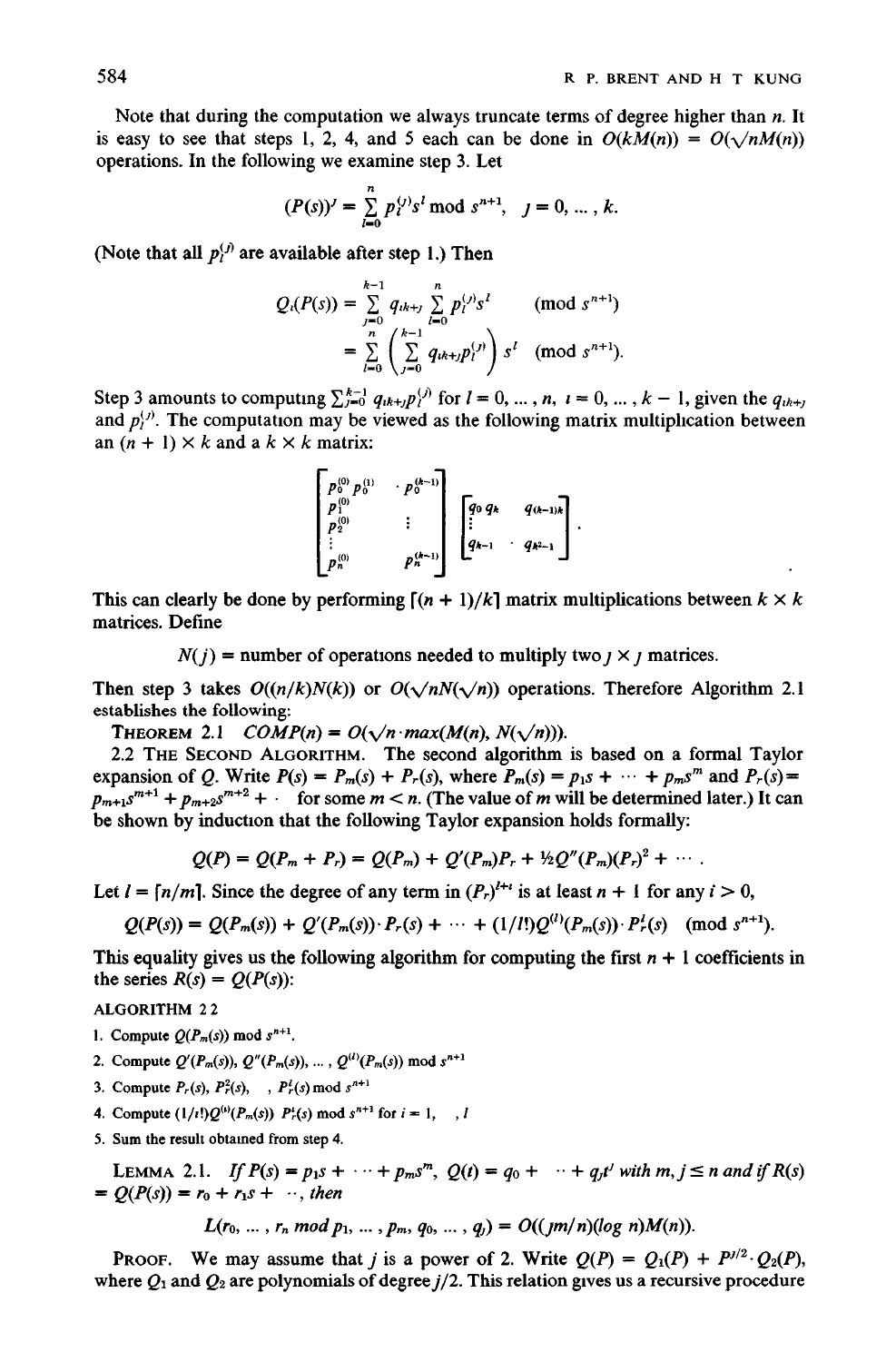for computing  $O(P)$ . During the computation we always truncate terms of degree higher than *n*. Note that deg  $P' \leq jm$  and deg  $Q(P(s)) \leq jm$  when deg  $Q = j$ . Assume that  $T(j)$ operations are needed to compute both  $P^{j/2}$  mod  $s^{n+1}$  and  $Q(P)$  mod  $s^{n+1}$  with deg  $Q = j$ . Then by the recursive procedure, we have

$$
T(j) \leq 2T(j/2) + O(M(\min(jm, n))).
$$

Let r be the largest integer k such that  $jm/2^k \ge n$ . We can assume  $r \ge 0$ . We have

$$
T(j) = O(M(n) + 2M(n) + \dots + 2^r M(n)) + 2^{r+1} T(j/2^{r+1})
$$
  
\n
$$
\leq O((jm/n)M(n)) + (2jm/n)T(j/2^{r+1}).
$$

*Since*  $\mu m/2^{r+1} < n$ ,

$$
T(j/2^{r+1}) = O(M(jm/2^{r+1}) + 2M(jm/2^{r+2}) + \cdots)
$$
  
= O(M(n) + 2M([n/2]) + 4M([n/4]) +  
= O((\log n)M(n))

by Lemma 1.3. Hence  $T(j) = O((jm/n)(\log n)M(n))$ .  $\Box$ LEMMA 2.2. *Let*  $U(s) = P(s)/Q(s)$  with  $q_0 \neq 0$ . Then

$$
L(u_0, ..., u_n \bmod p_0, ..., p_n, q_0, ..., q_n) = O(M(n)).
$$

**PROOF.** Use a Newton-like method as in Kung [27]. (See also Sieveking [36].)  $\Box$ LEMMA 2.3. *Let*  $P(s) = p_1s + p_2s^2 + \cdots$ ,  $Q(t) = q_0 + q_1t + \cdots$ , and let  $Q'(t) = q_1 +$  $2q_2t + \cdots$ , the formal derivative of  $Q(t)$  with respect to t. If  $R(s) = Q(P(s))$  and  $D(s) =$ *Q'(P(s)), then* 

$$
L(d_0, ..., d_n \text{ mod } r_1, ..., r_{n+1}, p_1, ..., p_{n+1}) = O(M(n)).
$$

PROOF. By the chain rule,  $R'(s) = Q'(P(s)) \cdot P'(s)$ . Hence  $D(s) = R'(s)/P'(s)$ , and the result follows from Lemma 2.2. □

By Lemma 2.1, step 1 of Algorithm 2.2 can be done in  $T_1 = O(m(\log n)M(n))$  operations. By Lemma 2.3, step 2 of Algorithm 2.2 can be done in  $T_2 = O(lM(n)) = O((n/m)M(n))$ operations, since  $Q^{(i)}(P_m(s))$ ,  $i = 1, ..., l$ , can be computed successively and each of them takes  $O(M(n))$  operations. It is easy to check that steps 3, 4, and 5 can all be done in  $O(T_2)$  operations. Hence the total number of operations needed by Algorithm 2.2 is  $O(T_1 + T_2)$ . Choose  $m \sim (n/\log n)^{1/2}$ . Then  $O(T_1 + T_2) = O((n \log n)^{1/2}M(n))$ . We have shown the following:

**THEOREM 2.2.**  $COMP(n) = O((n \log n)^{1/2}M(n)).$ 

2.3 REMARKS. As stated in Theorems 2.1 and 2.2, the number of operations required by Algorithms 2.1 and 2.2 depends upon  $M(n)$  and  $N(j)$ . There are many algorithms for polynomial multiplication. For example, the classical algorithm gives  $M(n) = O(n^2)$ , binary splitting multiplication gives  $M(n) = O(n^{1.585})$ , and FFT multiplication gives  $M(n)$  =  $O(n \log n)$  (see, e.g. Fateman [13]). Likewise there are various algorithms for matrix multiplication. For example, the classical algorithm gives  $N(j) = O(j^3)$  and Strassen's algorithm gives  $N(j) = O(j^{281})$  (Strassen [37]). Either Algorithm 1.2 or Algorithm 2.2 can take fewer operations asymptotically, depending upon which polynomial or matrix multiplication algorithms are used. The following results are easy consequences of Theorems 2.1 and 2.2.

- (i) Suppose that  $N(j) = O(j^{\alpha})$  for some  $\alpha \ge 2$ . Then Algorithm 2.2 takes fewer operations than Algorithm 2.1 asymptotically if  $M(n) = o(n^{\alpha/2}/\sqrt{\log n})$ .
- (ii) Suppose that the classical polynomial and matrix multiplication algorithms are used, i.e.  $M(n) = O(n^2)$  and  $N(j) = O(j^3)$ . Then Algorithm 2.1 gives COMP(n) =  $O(n^{5/2})$ , while the classical algorithm for composition takes  $O(n^3)$  operations.
- (iii) Suppose that the FFT multiplication is used, so  $M(n) = O(n \log n)$ . Then Algorithm 2.2 gives COMP(n) =  $O((n \log n)^{3/2})$ , which is the best asymptotic bound known for the composition problem.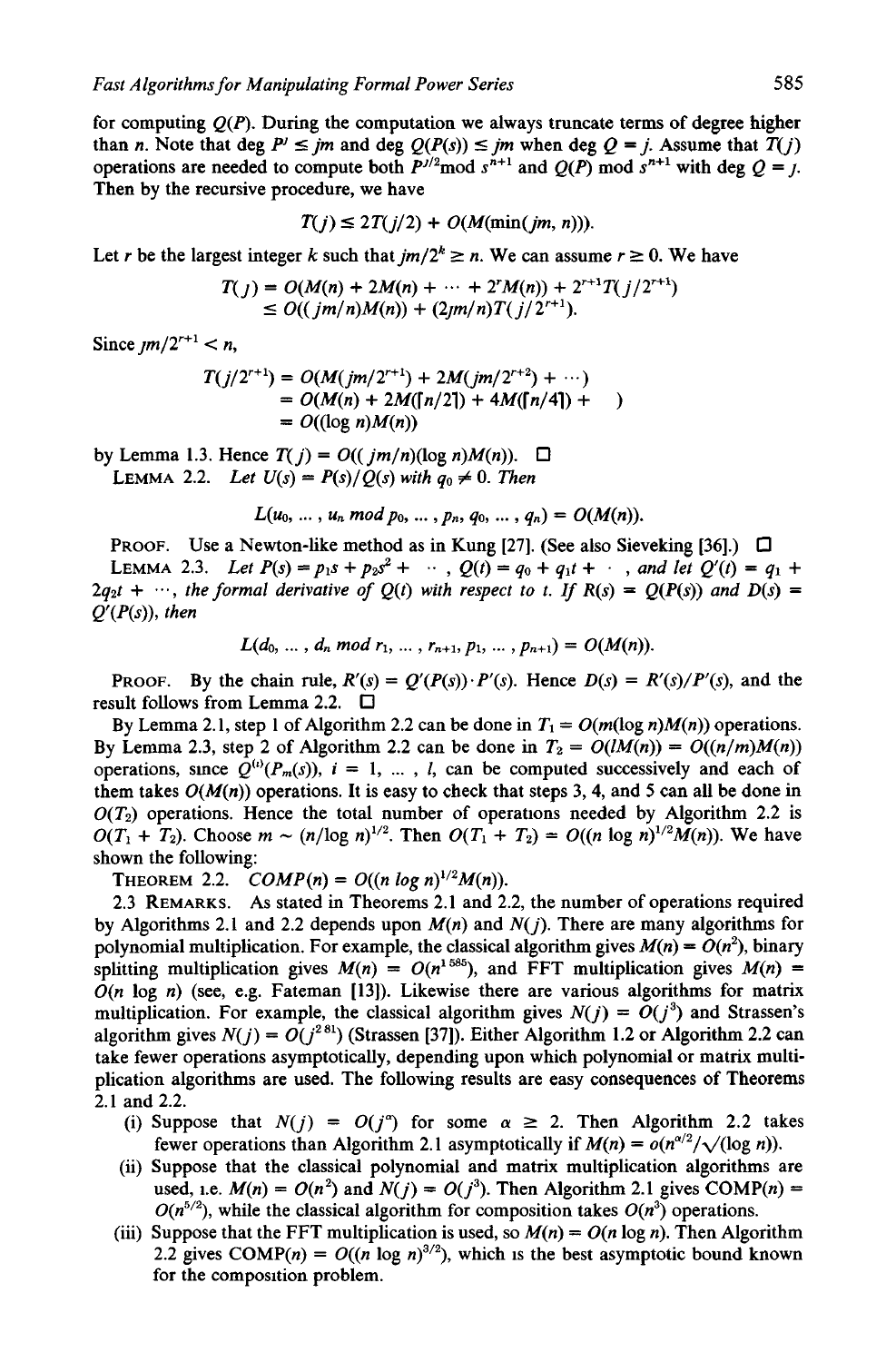*3. Fast Algorithms for \_Reversion* 

Let

$$
P(s) = p_1 s + p_2 s^2 + \cdots, \quad p_1 \neq 0,
$$
 (3.1)

be given. The functional inverse or reversion of P is the power series  $V = P^{(-1)}$  such that  $P(V(s)) = s$  or  $V(P(s)) = s$  is a formal identity. The facts that V exists and that  $v_1, \ldots, v_n$ depend only upon  $p_1$ , ...,  $p_n$  are well known. The reversion problem is to compute  $v_1, ..., v_n$  given  $p_1, ..., p_n$ . In this section we show that the reversion problem can be solved efficiently by using the fast algorithms for composition presented in Section 2.

Define a function  $f:\mathcal{P} \to \mathcal{P}$  by  $f(x) = P(x) - s$ . Since  $P(V(s)) = s$ , V is the zero of f. Hence the reversion problem can be viewed as a zero-finding problem. We shall use a Newton-like method to find the zero of  $f$ ; other iterations can also be used successfully. (See Kung [27] for a similar technique for computing the reciprocals of power series, and also Brent [8, Sec. 13].) The iteration function given by the method is

$$
\varphi(x) = x - f(x)/f'(x) = x - (P(x) - s)/P'(x).
$$

Since  $p_1 \neq 0$ , one can easily check that  $\varphi$  maps  $\mathscr{P}^*$  into  $\mathscr{P}^*$ , where  $\mathscr{P}^*$  is the set of power series with  $p_0 = 0$  and  $p_1 \neq 0$ . Using the Taylor expansions of P and P', we have

$$
\varphi(x) - V(s)
$$
  
=  $x - V(s) - \frac{(P(V(s)) + P'(V(s))(x - V(s)) + \cdots) - s}{P'(V(s)) + P''(V(s))(x - V(s)) + \cdots}$   
=  $\frac{P''(V(s))}{2P'(V(s))} (x - V(s))^2 + \left[ \frac{P'''(V(s))}{3P'(V(s))} - \frac{1}{2} \left( \frac{P''(V(s))}{P'(V(s))} \right)^2 \right] (x - V(s))^3 + \cdots$ 

Since  $p_1 \neq 0$ , the expansions of  $P''(V(s))/P'(V(s))$ ,  $P'''(V(s))/P'(V(s))$ , etc., have no negative powers in s. Thus,

$$
\varphi(x) - V(s) = A(s)(x - V(s))^2, \tag{3.2}
$$

where  $A \in \mathcal{P}$ . Suppose that the first k coefficients,  $v_1, ..., v_k$ , of  $V(s)$  have already been computed. Substituting  $V_k(s) = v_1 s + \cdots + v_k s^k$  for x in (3.2), we have  $\varphi(V_k(s)) = V(s)$ (mod  $s^{2k+2}$ ). Hence by computing the first  $2k + 1$  coefficients of  $\varphi(V_k(s))$ , we obtain the first  $2k + 1$  coefficients of the reversion  $V(s)$ . This leads to the following algorithm for computing the first *n* coefficients,  $v_1$ , ...,  $v_n$ , of  $V(s)$ . Note that the first coefficient of  $V(s)$ is  $1/p_1$ .

ALGORITHM 3 I (Newton's Method)

- 1 Set  $v_1 \leftarrow 1/p_1$  and  $k \leftarrow 1$ .
- 2 Compute  $v_{k+1}$ , ,  $v_{2k+1}$  such that  $v_1$ , .,  $v_{2k+1}$  are the first  $2k + 1$  coefficients of  $V_k(s) (P(V_k(s)) s)/$ *P'(V<sub>k</sub>(s)), where*  $V_k(s) = \sum_{i=1}^k v_i s^i$
- 3 If  $2k + 1 \ge n$ , the algorithm terminates
- 4. Set  $k \leftarrow 2k + 1$ , and return to step 2

The essential work of the algorithm is performed at step 2. Note that in the composiuons  $P(V_k(s))$  and  $P'(V_k(s))$  only the first  $2k + 1$  terms are needed. By Lemmas 2.2 and 2.3, the algorithm establishes the following theorem.

THEOREM 3.1.  $REV(2k + 1) \leq REV(k) + COMP(2k + 1) + O(M(2k + 1)).$ 

Using the results stated in Section  $2.3$  for the composition problem, we give some consequences of Theorem 3.1:

(i) Suppose that the classical polynomial multiplication routine is used, i.e.  $M(n)$  =  $O(n^2)$ . Then COMP(n) =  $O(n^{5/2})$  Algorithm 3.1 gives REV(n) =  $O(n^{5/2})$ , while in this case all classical algorithms for reversion require  $O(n^3)$  operations (see, e.g. Henrici [21, pp. 45-65], Traub [38, App. B], and Knuth [26, pp. 444-451]).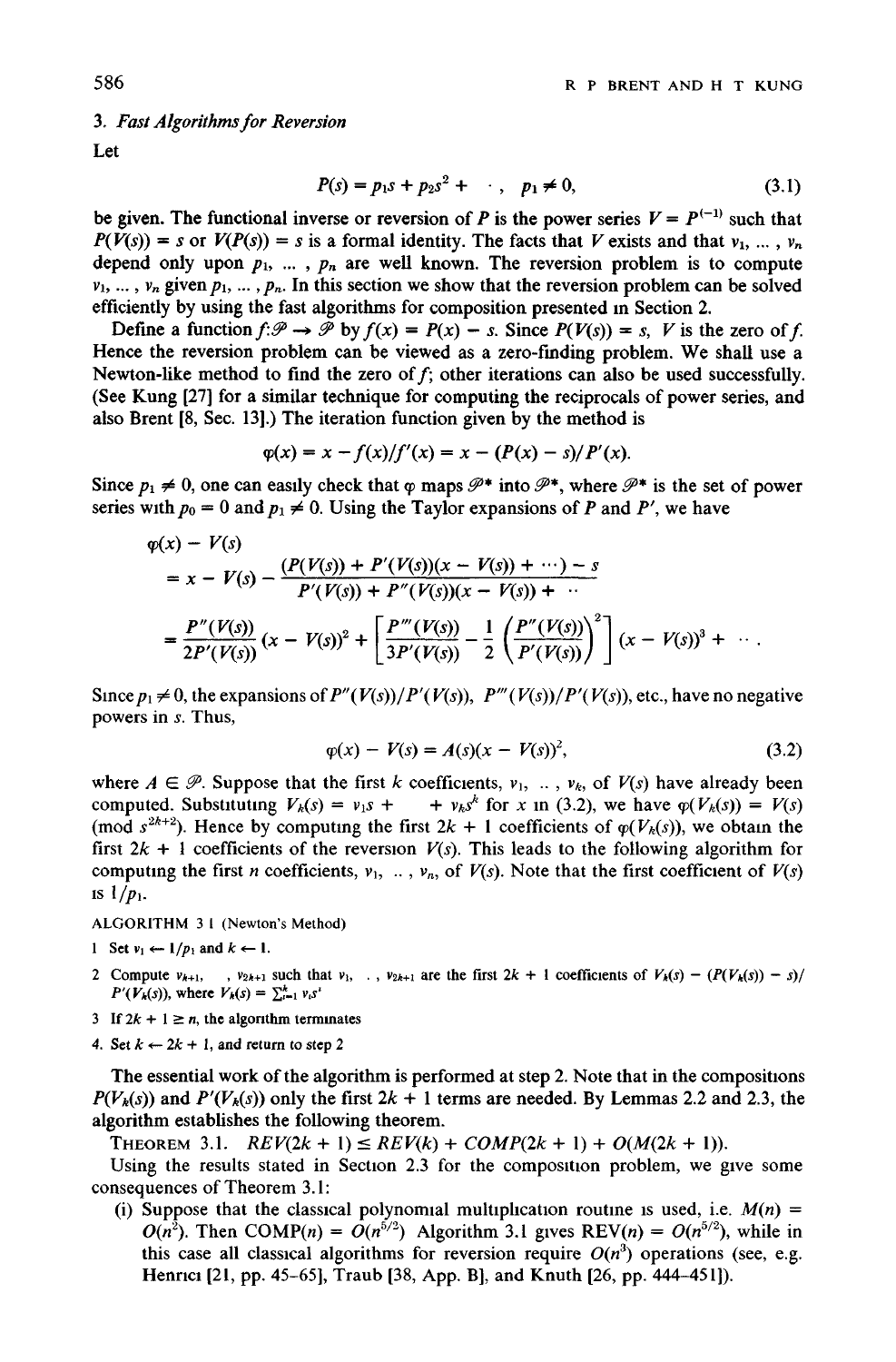(ii) Suppose that the FFT is used for polynomial multiplication, i.e.  $M(n)$  =  $O(n \log n)$ . Then COMP(n) =  $O((n \log n)^{3/2})$ . Algorithm 3 1 gives REV(n) =  $O((n \log n)^{3/2})$ , which is the best asymptotic bound known for the reversion problem It is possible to define the reversion of a power series of the form

 $t = P(s) = s^{\circ}(1 + p_1s + p_2s^2 + )$ , (3.3)

where  $\sigma \in K$  and  $\sigma \neq 0$ . Indeed, the reversion is of the form

$$
s = V(t) = t^{1/\sigma} (1 + v_1 t^{1/\sigma} + v_2 t^{2/\sigma} + \dots).
$$

(See, e g Chrystal [12, p. 378].) Since by (3.3),  $t^{1/\sigma} = s(1 + p_1s + p_2s^2 + )^{1/\sigma}$ , we can compute  $v_1$ ,  $v_2$ , .,  $v_n$  in the following way:

(1) Compute  $p_i^{(1/e)}$ ,  $i = 1, ..., n$ , such that

$$
\sum_{i=0}^{n} p_i^{(1/\sigma)} s^i = \left(\sum_{i=0}^{n} p_i s^i\right)^{1/\sigma} \text{ mod } s^{n+1},
$$

where  $p_0 = 1$ .

(2) Find the reversion of the series  $s(1 + p_1^{(1/\sigma)}s + p_2^{(1/\sigma)}s^2 + )$ .

It will be shown in Lemma 6.2 that step 1 can be done in  $O(M(n))$  operations. Hence the reversion of a power series of the form (3.3) can be done in  $REV(n) + O(M(n))$  operations. In Section 4 we shall show that  $M(n) = O(REV(n))$  This implies that the number of operations required to find the reversion of the series  $(3.1)$  is the same order of magnitude as that required to find the reversion of the series (3.3).

*A Numerical Example.* The algorithms for composition and reversion have been implemented in Fortran, and several numerical tests performed. For example, we computed the reversion  $V(s) = -\ln(1 - s)$  of  $P(s) = 1 - \exp(-s) \mod s^{n+1}$  for various  $n \le 64$ . The correct result is  $v_i = 1/j$  for  $j \ge 1$  With  $n = 64$ , the computed values  $\tilde{v}_i$  satisfied  $|\tilde{v}_i - v_i|$  $< 7 \times 10^{-15}$  for all  $\gamma \le 64$ . Computations were performed on a Univac 1108 computer with a 60-bit floating-point fraction.

Thus for this example, our reversion algorithm is stable A general investigation of the stability of our algorithms has not been carried out.

## *4. Equivalence of Composition and Reversion*

In this section we show that the composition problem is linearly equivalent to the reversion problem in the sense of Borodin [4] and Hopcroft [22], i.e.

$$
REV(n) = O(COMP(n))
$$
 and  $COMP(n) = O(REV(n)).$ 

It is necessary to make some mild regularity assumptions. We assume that COMP satisfies Condition A, and that REV satisfies Condition B. It follows from Theorem 4.1 that both COMP and REV satisfy Conditions A and B.

LEMMA 4.1. *If*  $U(s) = P^2(s)$  and  $S(n) = L(u_0, ..., u_n \mod p_0, ..., p_n)$ , then  $M(n) =$ *O(S(n)).* 

PROOF. Since  $4PQ = (P + Q)^2 - (P - Q)^2$ , we have  $M(n) \le 2S(n) + O(n)$  $= O(S(n))$ .  $\Box$ 

LEMMA 4.2.  $M(n) = O(\text{COMP}(n)).$ 

**PROOF.** If  $Q(s) = s^2$  and  $P(s) = p_0 + \tilde{P}(s)$  then  $P^2 = Q(\tilde{P}) + 2p_0P - p_0^2$ , so  $S(n) \le$  $COMP(n) + O(n)$ , and the result follows from Lemma 4.1.  $\square$ 

LEMMA 4.3.  $M(n) = O(REV(n)).$ 

PROOF. Let  $A(s) = a_0 + a_1 s + \cdots$ ,  $B(s) = s + s^{n+2} A(s)$ , and  $C = B^{(-1)}$ . Then it is not difficult to show that

$$
C(s) = s - s^{n+2}A(s) + s^{2n+3}[sA(s)A'(s) + (n+2)A^2(s)] \pmod{s^{3n+4}}.
$$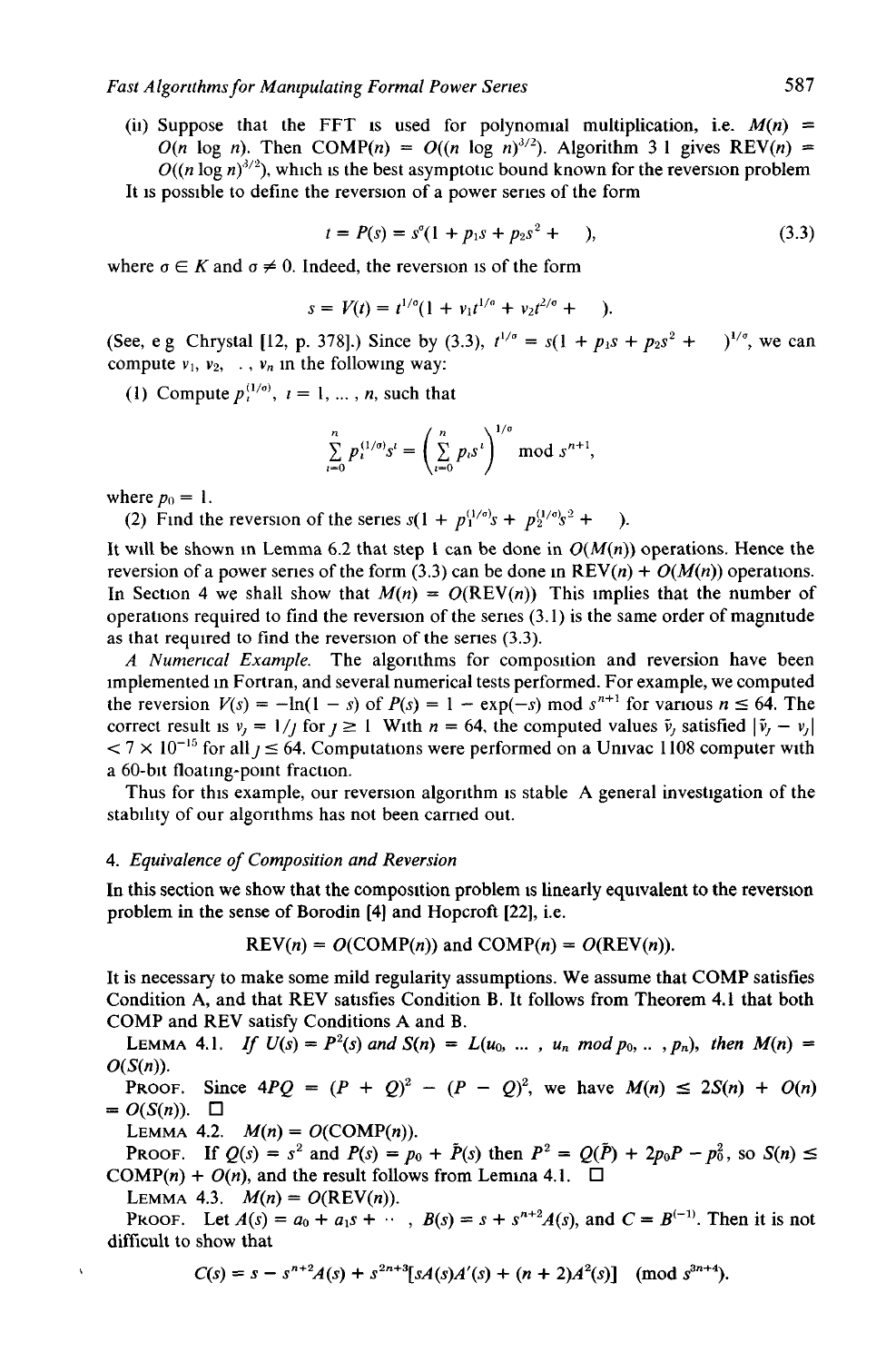Thus, in REV(3*n* + 3) +  $O(n)$  operations we can compute  $sA(s)A'(s) + (n + 2)A^{2}(s)$  mod  $s^{n+1}$ . Similarly, by defining  $B(s) = s + s^{n+3}A(s)$ , one can show that

$$
C(s) = s - s^{n+3}A(s) + s^{2n+5}[sA(s)A'(s) + (n+3)A^2(s)] \pmod{s^{3n+6}},
$$

so in REV(3*n* + 5) +  $O(n)$  operations we can compute  $sA(s)A'(s) + (n + 3)A^{2}(s)$  mod  $s^{n+1}$ . By subtraction, we get  $A^2(s)$  mod  $s^{n+1}$ . Hence  $S(n) \leq REV(3n + 3) + REV(3n + 5) +$  $O(n)$ . The result follows from Lemmas 1.2 and 4.1 and the fact that REV satisfies Condition **B. []** 

THEOREM 4.1.  $REV(n) = O(COMP(n))$  and  $COMP(n) = O(REV(n))$ . PROOF. From Theorem 3.1,

$$
REV(2k + 1) \le REV(k) + COMP(2k + 1) + O(M(2k + 1)).
$$

Similarly, if only  $2k$  coefficients are wanted, we have

$$
REV(2k) \leq REV(k) + COMP(2k) + O(M(2k)).
$$

Hence for any positive integer  $n$ , we have

$$
REV(n) \leq REV\left(\left\lfloor \frac{n}{2} \right\rfloor\right) + COMP(n) + O(M(n)).
$$

This implies that

$$
REV(n) = O(\sum COMP([2^{-j}n])) + O(\sum M([2^{-j}n])),
$$

where the sums are taken over all integers  $j = 0, \dots$ , [log n]. Since COMP and M satisfy Condition A, by Lemma 1.1,

$$
REV(n) = O(COMP(n)) + O(M(n)).
$$

The first half of the theorem follows from Lemma 4.2.

To prove the second half, let  $P(s) = p_1s + p_2s^2 + \cdots$  and  $Q(t) = q_0 + q_1t + \cdots$ . We show how to obtain  $R(s) = Q(P(s))$  using reversions.

If  $p_1 = p_2 = \cdots = p_n = 0$ , then  $q_0 = R(s) \mod s^{n+1}$ . Hence, we may suppose that there exists  $k \le n$  such that  $p_k \ne 0$  and that if  $k > 1$  then  $p_1 = \cdots = p_{k-1} = 0$ . Let  $P(s) = \cdots$  $(P(s)/p_k)^{1/2}$  and  $Q(t) = Q(p_k t^n) - q_0$ , so  $R(s) = Q(P(s)) + q_0$  and  $s = P(s) \mod s^2$ . By Lemma 6.2 we can compute  $P(s)$  mod  $s^{n+1}$  in  $O(M(n))$  operations. By Lemma 4.3,  $M(n)$ is  $O(REV(n))$ . Thus, there is no loss of generality in assuming below that  $p_1 = 1$  and  $q_0 =$ 0. Define

$$
V(t) = P^{(-1)}(t) \bmod t^{2n+2},
$$
  
\n
$$
\bar{V}(t) = (V(t) - t^{n+1}Q(t)V'(t)) \bmod t^{2n+2},
$$
  
\n
$$
\bar{P}(s) = \bar{V}^{(-1)}(s) \bmod s^{2n+2}.
$$

We claim that

$$
R(s)P^{n+1}(s) = \bar{P}(s) - P(s) \pmod{s^{2n+2}}.
$$
\n(4.1)

To prove this, note that

$$
P(\bar{V}(t)) = P(V(t)) - P'(V(t))t^{n+1}Q(t)V'(t) \pmod{t^{2n+2}}.
$$
  
But  $P(V(t)) = t \pmod{t^{2n+2}}$ , so  $P'(V(t))V'(t) = 1 \pmod{t^{2n+1}}$  and thus

$$
P(\bar{V}(t)) = t - t^{n+1}Q(t) \pmod{t^{2n+2}}.
$$
 (4.2)

Now substituting  $\bar{P}(s)$  for t in (4.2), we obtain

$$
P(s) = \bar{P}(s) - \bar{P}^{n+1}(s)Q(\bar{P}(s)) \pmod{s^{2n+2}}.
$$
 (4.3)

Note that  $\bar{P}(s) = P(s)$  (mod  $s^{n+2}$ ) and deg  $\bar{P}^{n+1} = n + 1$ . Thus, (4.3) implies that

$$
P(s) = \bar{P}(s) - P^{n+1}(s)Q(P(s)) \pmod{s^{2n+2}}.
$$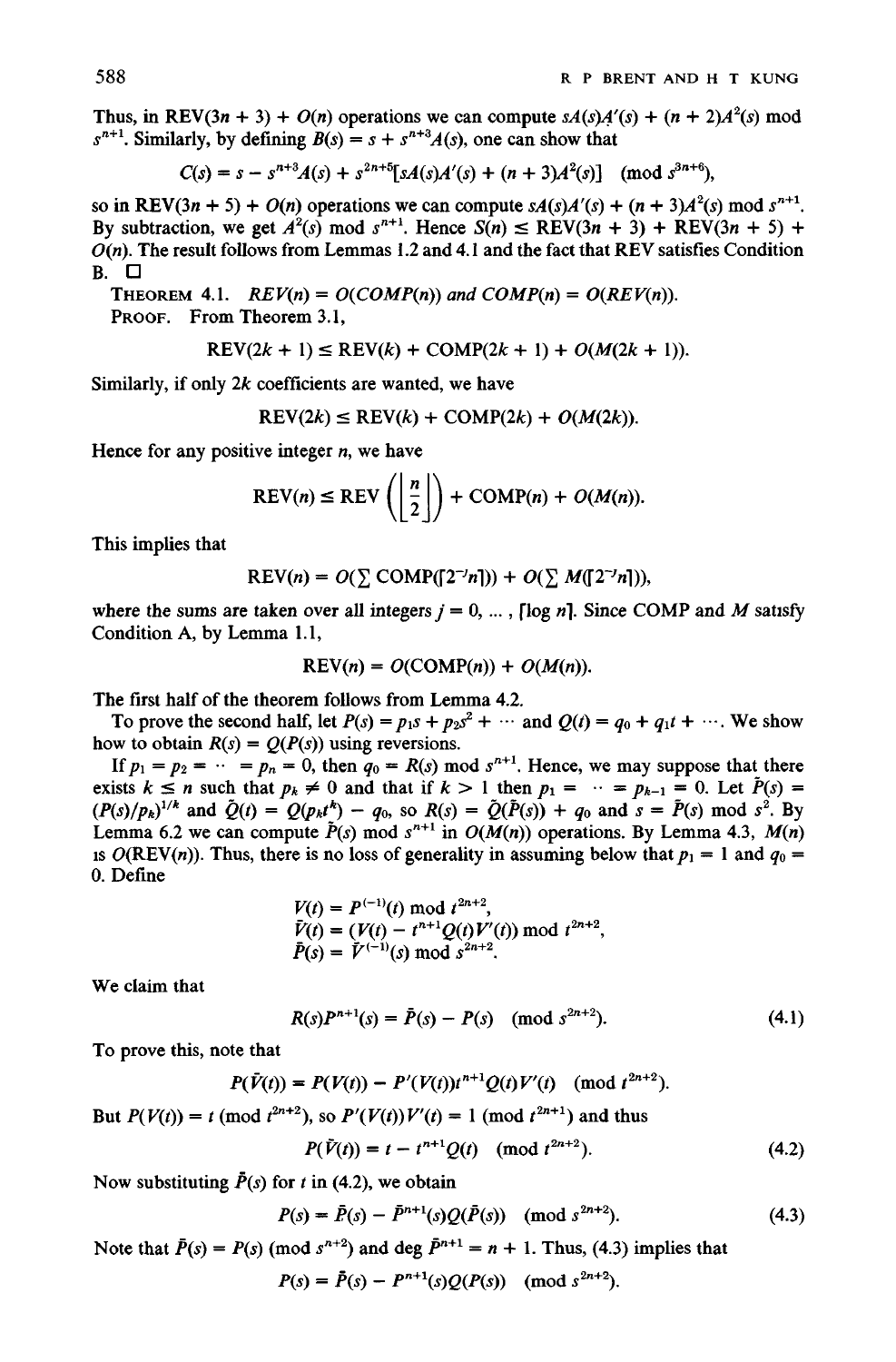We have proved (4.1). Hence

$$
s^{n+1}R(s) = (s/P(s))^{n+1}(\bar{P}(s) - P(s)) \pmod{s^{2n+2}}.
$$
 (4.4)

We can compute  $R(s)$  mod  $s^{n+1}$  by the following algorithm:

- 1 Compute  $V(t)$  and  $\bar{V}(t)$  mod  $t^{2n+2}$
- 2. Compute  $\bar{P}(s)$  mod  $s^{2n+2}$
- 3. Compute  $(s/P(s))^{n+1}$  mod  $s^{2n+2}$  by the method of Lemma 6 2
- 4 Compute  $R(s)$  mod  $s^{n+1}$ , using (44)

Therefore, we have  $COMP(n) \leq 2$  REV(2n + 1) +  $O(M(2n + 1))$ . Since REV satisfies Condition B, the second half of the theorem follows from Lemmas 1.2 and 4.3.  $\Box$ 

#### *5. Special Functions of Power Series*

Let P,  $Q \in \mathcal{P}$ ,  $p_0 = 0$ , and  $R(s) = Q(P(s))$ . In this section we show that  $L(r_0, \ldots, r_n \text{ mod } 1)$  $p_1, \ldots, p_n, q_0, \ldots, q_n) = O(M(n))$  if Q satisfies a suitable ordinary differential equation. It is an open problem whether a similar result holds when  $P$  rather than  $Q$  satisfies a differential equation.

The results given in this section suffice for most practical applications. We do not attempt to state the most general results possible, because this would involve us too deeply in the theory of differential equations.

For completeness, we sketch the result of Brent [8] that log and exp of power series may be computed with  $O(M(n))$  operations.

*Evaluation of log(1 + P(s)).* If  $R(s) = \log(1 + P(s))$  then  $R'(s) = P'(s)/(1 + P(s))$ . Thus we can evaluate the first *n* terms of  $R'(s)$  in  $O(M(n))$  operations, and it is easy to deduce the first  $n + 1$  terms of  $R(s)$ .

*Evaluation of*  $exp(P(s))$ *.* If  $R(s) = exp(P(s))$  then  $log(R(s)) - P(s) = 0$ , and this equation may be solved by Newton's method. If

$$
R_0(s) = 1
$$
 and  $R_{i+1}(s) = R_i(s) - R_i(s)(\log(R_i(s)) - P(s)),$ 

then  $R_i(s) = R(s) \text{ mod } s^2$ . Thus, the number of operations required to find the first  $n + 1$ terms of  $R(s)$  is  $O(M(n) + M([n/2]) + M([n/4]) + \cdots$  and, by Lemma 1.1, this is *O(M(n)).* 

*Reduction to Dtfferential Equation m R.* Suppose the differential equation satisfied by  $Q(t)$  is  $\phi(t, Q(t), Q'(t), \ldots, Q^{(m)}(t)) = 0$ . We may substitute  $t = P(s)$  and use the chain rule to obtain a differential equation in  $R(s) = Q(P(s))$ . The number of operations required to make this substitution depends on m and the form of  $\phi$ , but in many cases of practical interest it is only  $O(M(n))$ . Some examples are given below. Since m is fixed, any method gives  $r_1, \ldots, r_{m-1}$  in  $O(1)$  operations. Thus, we can assume that  $R(s)$  satisfies a given differential equation  $\Phi(s, R(s), R'(s), \ldots, R^{(m)}(s)) = 0$ , with initial conditions  $R(0)$  =  $r_0, ..., R^{(m-1)}(0)/(m-1)! = r_{m-1}$ , and the problem is to compute  $r_m, ..., r_n$ .

5.1 FIRST-ORDER LINEAR EQUATIONS. It is easy to deal with first-order linear equations of the form  $R'(s) + A(s)R(s) = B(s)$ ,  $R(0) = r_0$ , where A and B are given power series. The well-known method of mtegratmg factors gives

$$
R(s)=(1/J(s))\bigg(r_0+\int_0^s B(u)J(u)du\bigg),
$$

where  $J(s) = \exp(\int_0^s A(u) du)$ . Since we can compute exponentials of power series and perform formal integrations,  $R(s)$  mod  $s^{n+1}$  can be computed in  $O(M(n))$  operations.

We also need to consider the equation

$$
R'(s) + (\alpha/s + A(s))R(s) = \beta/s + B(s),
$$

where  $\alpha \neq 0$  and  $R(0) = r_0 = \beta/\alpha$ . Using the method of integrating factors again, we obtain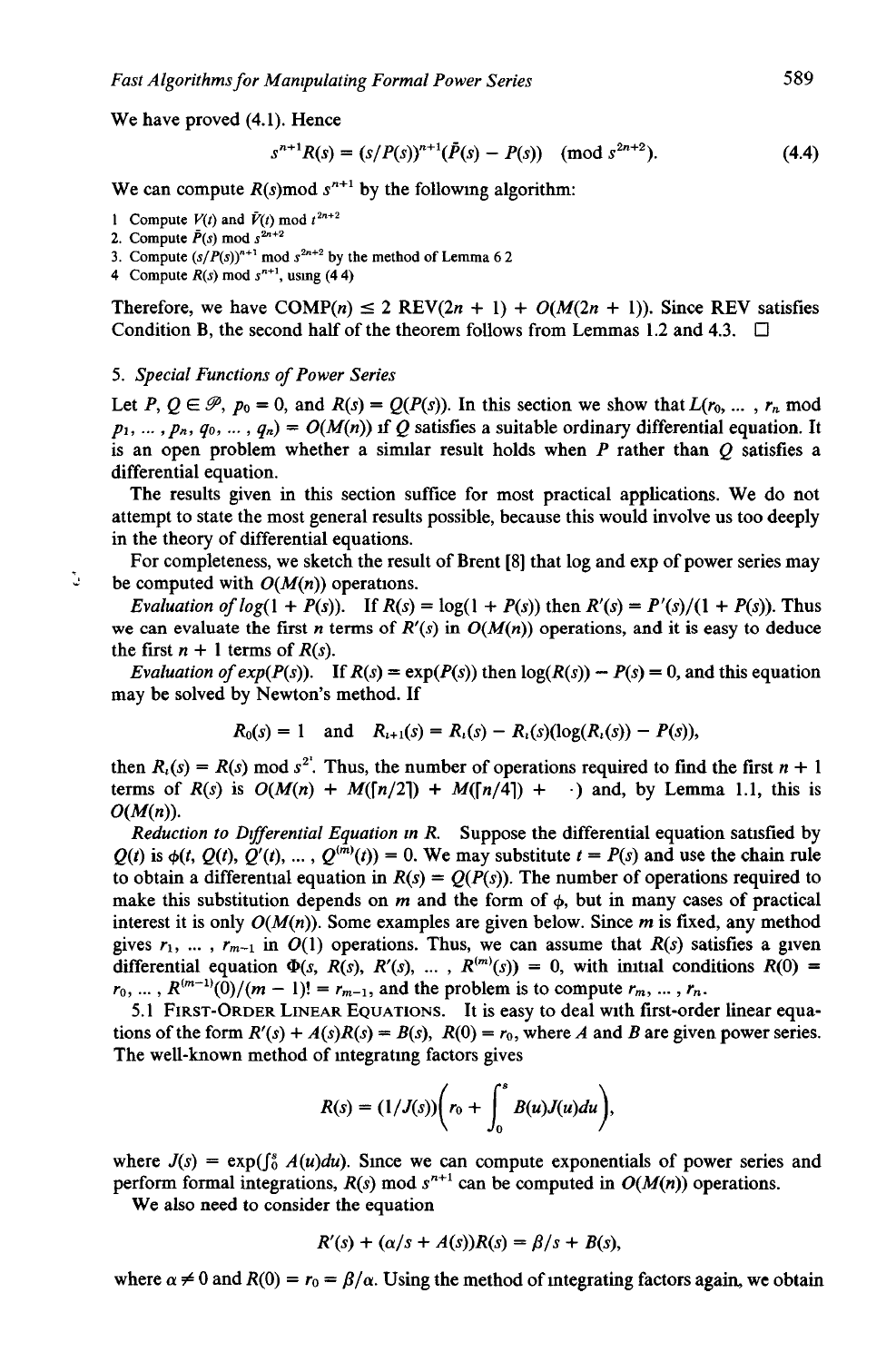$$
R(s) = (1/J(s))\bigg\{s^{-\alpha}\int_0^s u^{\alpha}[B(u)J(u) + \beta((J(u) - 1)/u)]du + \beta/\alpha\bigg\}.
$$

If  $\alpha$  is a negative integer, we assume that the coefficient of  $u^{-1}$  in the integrand is zero, for otherwise no power series solution exists. Since

$$
s^{-\alpha}\int_0^s u^{\alpha}\sum_{j=0}^{\infty}c_ju^j du=\sum_{\substack{j=0 \ j\neq-(\alpha+1)}}^{\infty}(c_j/(j+\alpha+1))s^{j+1},
$$

provided  $c_j = 0$  if  $j + \alpha + 1 = 0$ , there is no difficulty in performing the formal integration, even if  $\alpha$  is not an integer.

5.2 FIRST-ORDER NONLINEAR EQUATIONS. It is well known that nonlinear differential equations can be solved by Newton's method if the corresponding linearized equation can be solved. See, for example, Rail [34]. We shall not attempt full generality here, but shall illustrate the idea using the Riccati equation

$$
\mathscr{L}R(s) \equiv R'(s) + A(s)R(s) - (R(s))^2 - B(s) = 0,
$$

where  $A(s)$  and  $B(s)$  are given power series, and  $R(0) = r_0$ .

Since (using Rall's notation)  $\mathcal{L}'(R) = d/ds + (A - 2R)I$ , the Newton iteration is

$$
R_{j+1}(s) = R_j(s) - (1/J_j(s)) \int_0^s (R_j(u))J_j(u)du,
$$

where  $J_j(s) = \exp \left( \int_0^s (A(u) - 2R_j(u))du \right)$ . To study the convergence property of Newton's method a norm is often used. For our purpose, we use a valuation on  $\mathcal{P}$ . Then the quadratic convergence of an iteration on  $\mathcal P$  means that the number of correct terms doubles at each iteration. (See Kung and Traub [29] for details.) Using a Newton-Kantorovich type theorem (see, e.g. Bachman [3, pp. 52–55] and Rall [34, pp.  $135-138$ ]), one can easily show that if the initial approximation  $R_0(s) = r_0 + \cdots + r_s = r_s$  is taken to be an initial segment of the solution series with  $I$  sufficiently large, then Newton's method converges quadratically. The terms in  $R_0(s)$  may be obtained, for example, by equating coefficients. Since  $l$  is fixed, any method gives  $R_0(s)$  in  $O(1)$  operations. Thus to compute  $R(s)$  mod  $s^n$ , we compute  $R_j(s)$  mod  $s^{2j+1}$  and only  $\lceil \log_2(n - l) \rceil$  iterations are required. Since  $O(M(2' + l))$  operations are needed at the *j*th iteration, the number of operations is  $O(1)$ *+*  $O(M(n) + M([n/2]) + \cdot \cdot) = O(M(n)).$ 

The generalization to the Riccati equation in which  $A(s)$  is replaced by  $\alpha/s + A(s)$  and  $B(s)$  by  $\beta/s + B(s)$  is straightforward. In fact, the following theorem can be shown by the above argument.

THEOREM 5.1. *If a formal power series solution exists for the differential equation* 

$$
R'(s) = F(s, R(s)), \quad R(0) = r_0,
$$

*where F is a btvanate rational expression, then the first n terms of the solution series can be computed in O(M(n)) operations.* 

The generalization of Theorem 5.1 to the case where  $F$  itself is a bivariate infinite power series or to the case of vector differential equations is straightforward. For example, consider the following differential equation:

$$
R'(s) = F(R(s)), \quad R(0) = 0,
$$
\n(5.1)

where  $F$  is a univariate power series. To compute the first  $n$  terms in  $R$  we need only the first n terms in  $F$ . When we solve (5.1) by Newton's method, the main cost of each iteration is due to composition. Hence the first *n* terms in *R* can be obtained in  $O(COMP(n))$ operations. It is instructive to note that if V is the reversion of the P defined by (3.1) then by the chain rule  $P'(V(s))$   $V'(s) = 1$ . Thus V is the power series solution of (5.1) with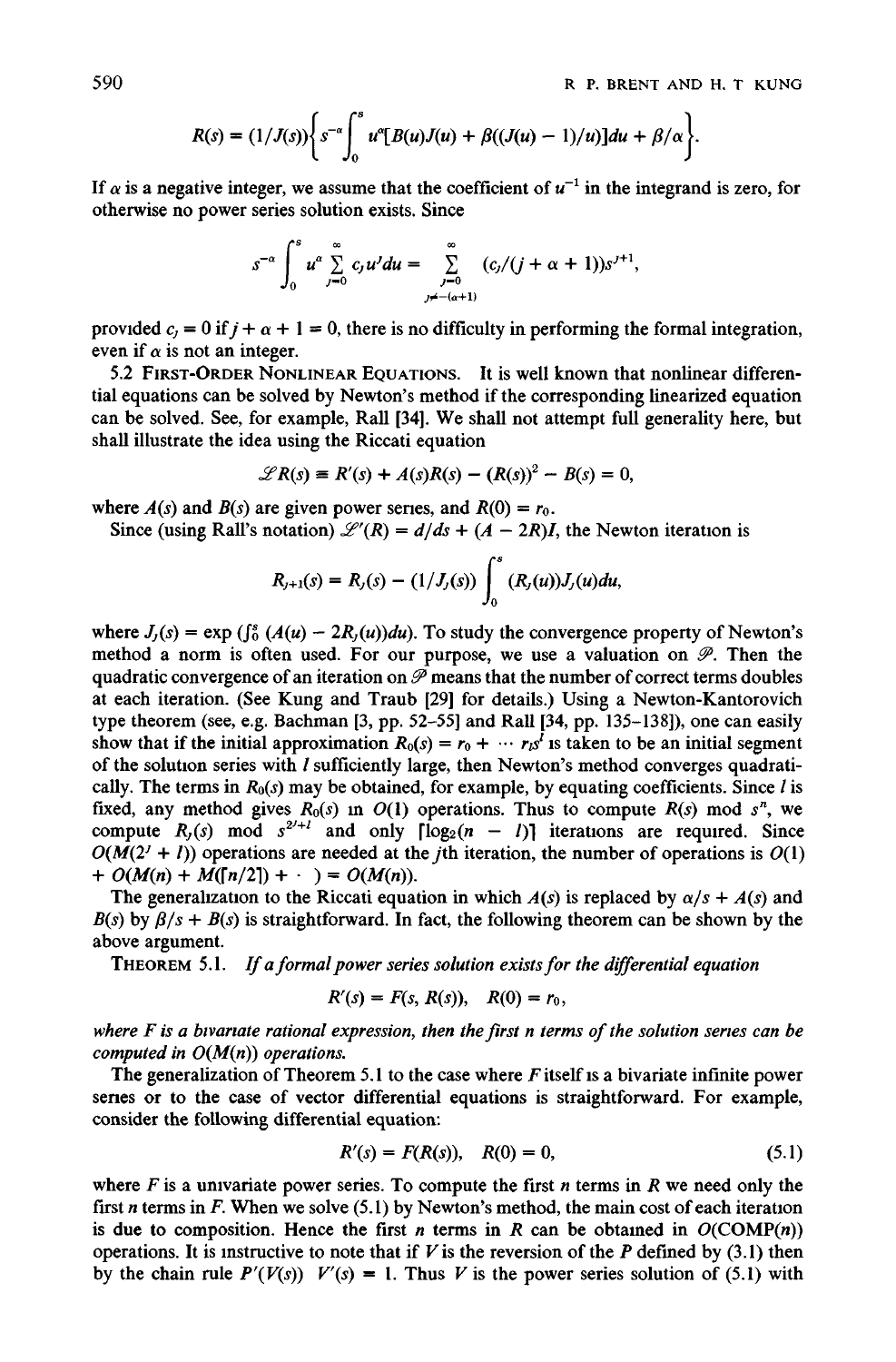$F = 1/P'$ . This gives another proof that  $REV(n) = O(COMP(n))$ . By the result of Section 4, we have therefore shown that the problem of solving differential equation (5.1), the composition problem, and the reversion problem are all equivalent.

5.3 SECOND-ORDER LINEAR EQUATIONS. Suppose  $R''(s) + A(s)R'(s) + B(s)R(s) =$ *C(s), where*  $A(s)$ *,*  $B(s)$ *, and*  $C(s)$  *are given power series, and*  $R(0) = r_0$ *,*  $R'(0) = r_1$ *. The* well-known method of factorization (Burkill [6]) reduces this second-order problem to three first-order problems, one of which is nonlinear. If  $\mathscr D$  is the differentiation operator, we want power series *S(s)* and *T(s)* such that  $(\mathcal{D} + S)(\mathcal{D} + T)R = \mathcal{D}^2R + A\mathcal{D}R + BR$ , i.e.  $S + T = A$  and  $T' + ST = B$ , which gives  $T' + AT - T^2 - B = 0$ . This is just the Riccati equation discussed above. The initial condition  $T(0) = t_0$  may be chosen arbitrarily. Once T and  $S = A - T$  are known, we may solve the first-order linear equations U' + *SU* = *C*,  $U(0) = r_1 + t_0 r_0$  and  $R' + TR = U$ ,  $R(0) = r_0$  to obtain  $U = (\mathcal{D} + T)R$  and then *R*. Hence  $R(s)$  mod  $s^{n+1}$  can be computed in  $O(M(n))$  operations.

The generalization in which  $A(s)$  is replaced by  $\alpha/s + A(s)$ , etc., is similar, except that  $t_0 = \frac{\beta}{\alpha}$  is chosen so that  $T(s)$  is a power series.

By repeated application of linearization (i.e. Newton's method) and factorization, the solution of a differential equation of arbitrary order can be reduced to the solution of firstorder linear equations. In practice second-order equations are the most common, and we give two examples below.

*Hypergeometric Functions of Power Series.* As our first example we consider the computation of  $R(s) = F(a, b; c; P(s))$ , where F is the hypergeometric function

$$
F(a, b; c; z) = \sum_{j=0}^{\infty} ((a)_j(b)_j/(c)_j) \cdot z^j/j!.
$$

(Here  $(a)_{i} = \Gamma(a + i)/\Gamma(a)$ , etc.) By suitable choice of a, b, and c, many elementary functions can be written in this form; see Abramowitz and Stegun [1]. Now  $w = F(a, b; c;$ z) satisfies the hypergeometric differential equation

$$
z(1-z)d^2w/dz^2 + [c - (a+b+1)z]dw/dz - abw = 0,
$$

so substituting  $z = P(s)$ ,  $w = R(s)$  and using the chain rule gives

$$
R'' + \{ [c - (a + b + 1)P]P' / [P(1 - P)] - P''/P' \}R' - (ab(P')^2 / (P(1 - P)))R = 0,
$$

with initial conditions  $R(0) = 1$  and  $R'(0) = abP'(0)/c$ . Thus, we have a second-order linear equation whose power series solution may be obtained as described above, and to compute  $R(s)$  mod  $s^{n+1}$  requires only  $O(M(n))$  operations. Generalized hypergeometric functions of power series may also be computed in  $O(M(n))$  operations, using the generalized hypergeometric equation (Henrici [21]) and an obvious generalization of our method.

The algorithm for hypergeometric functions over the real field has been implemented in Fortran. Numerical tests indicate that the effect of rounding errors is usually no worse, and often better, than for the obvious  $O(n^3)$  algorithm. However, a rigorous analysis of the numerical properties of our algonthms has not yet been attempted. Special cases which have been tested numerically include  $F(1, 1; 2; 1 - e^s) = s/(e^s - 1)$ ,  $F(-a, a; \mathcal{V}_s)$ ;  $\sin^2(\sqrt{s}) = \cos(2a\sqrt{s})$ , and  $F(\frac{1}{2}, \frac{1}{2}; \frac{3}{2}; s^2) = \arcsin(s)/s$ .

*Bessel Functions of Power Series.* Our second example is the computation of  $R(s)$  =  $J_{\nu}(P(s))$ , where the Bessel function  $w = J_{\nu}(z) = (z/2)^{\nu} \sum_{k=0}^{\infty} (-\frac{1}{4} z^2)^k/(k!(\nu + k)!)$  satisfies the differential equation

$$
d^2w/dz^2 + (1/z)dw/dz + (1 - \nu^2/z^2)w = 0.
$$

We may substitute  $w = R(s)$  and  $z = P(s)$  to obtain a second-order equation for R, and proceed as above. A slight generalization is necessary to deal with the  $v^2/z^2$  term, but this can be avoided by making the change of variables  $w = z<sup>r</sup>W$ , which gives a differential equation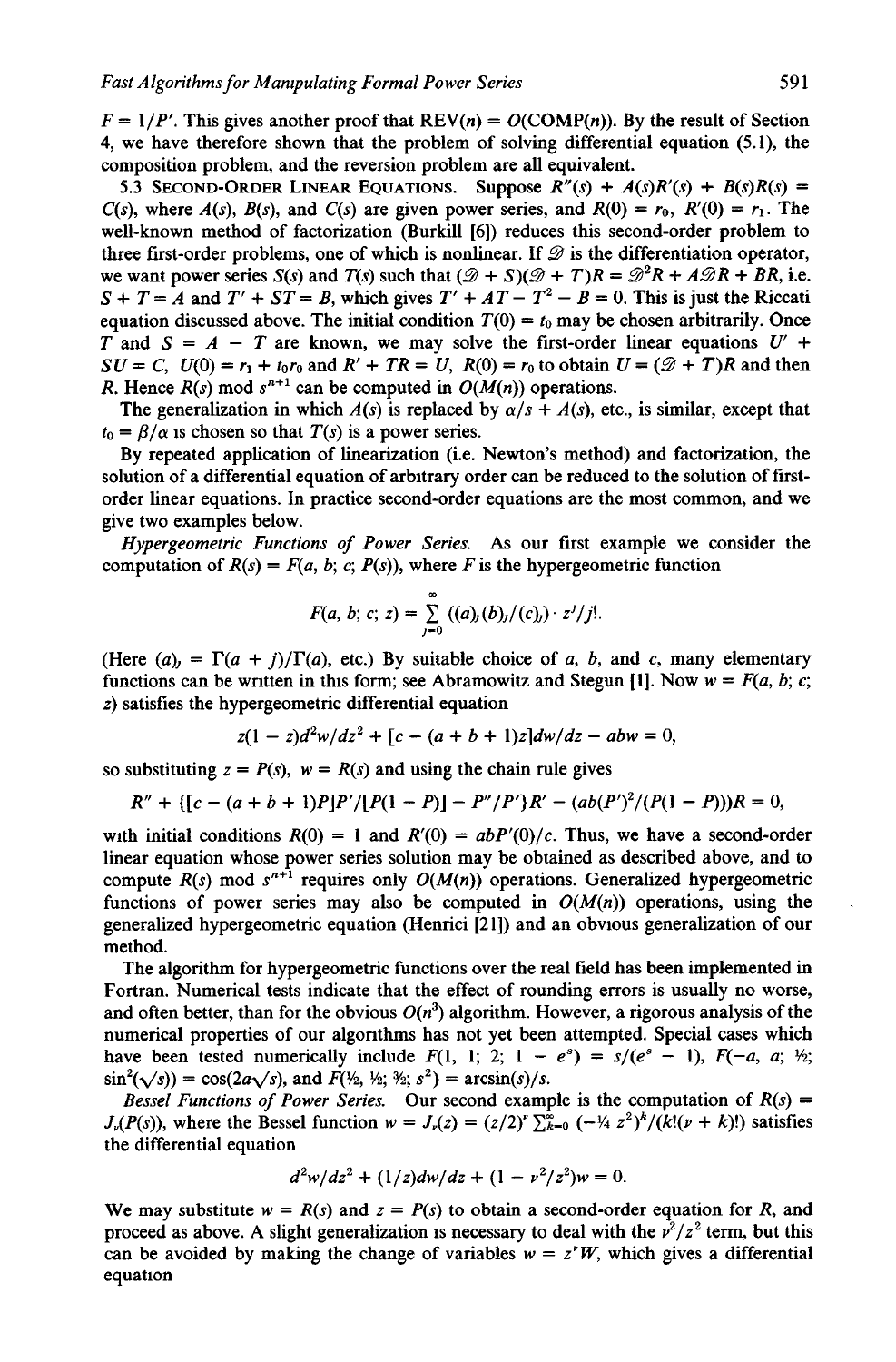$$
d^2W/dz^2 + ((2\nu + 1)/z)dW/dz + W = 0
$$

of the form discussed above.

### *6. Evaluation of Truncated Reversion at a Point*

Let  $P \in \mathcal{P}, p_0 = 0$ , and  $V = P^{(-1)}$ . In this section we show that  $L(v_n \mod p_1, ..., p_n) =$  $O(M(n))$  and  $L(V_n(a) \mod a, p_1, ..., p_n) = O(M(n))$ , where  $V_n(t)$  is the "truncated reversion" of  $P(s)$ , i.e.  $V_n(t) = v_1 t + v_2 t^2 + \cdots + v_n t^n$ .

We need some definitions. The quotient field of  $\mathscr P$  is isomorphic to the field  $\mathscr Q$  of formal Laurent series over K, i.e. series  $\sum_{r=-\infty}^{\infty} a_r t'$  where  $a_r \in K$  and only finitely many  $a_r$  are nonzero for negative *j*. If  $A \in \mathcal{Q}$  we define the "residue" of A to be res $\{A(t)\} = a_{-1}$ .

LEMMA 6.1.  $res<sub>t</sub>[A(t)] = -res<sub>t</sub>[tA'(t)].$ 

LEMMA 6.2 (Brent [8]). *Let*  $P(s) = p_k s^k + p_{k+1} s^{k+1} + \cdots$  with  $p_k \neq 0$  for some  $k \geq 0$  be given. Let  $R(s) = P^{\circ}(s)$  for some number  $\sigma \neq 0$ . If  $p_k^{\circ}$  is given, then the first n terms in  $R(s)$ *can be computed in O(M(n)) operations.* 

PROOF. Define  $\tilde{P}(s)$  by  $P(s) = p_k s^k [1 + \tilde{P}(s)]$ . Then

$$
R(s) = p_{k}^{s} s^{\alpha k} [1 + \tilde{P}(s)]^{\sigma} = p_{k}^{s} s^{\alpha k} \exp{\{\sigma \cdot \log[1 + \tilde{P}(s)]\}}.
$$

The lemma follows from the preliminary results of Section 5.  $\Box$ 

LEMMA 6.3.  $v_n = (1/n) \text{ res}_{s}[P^{-n}(s)] = \text{res}_{s}[sP'(s)/P^{n+1}(s)].$ 

PROOF. The first equation follows from the Lagrange-Burmann Theorem (see, e.g. Henrici [21] and Knuth [26]) and the second equation follows from Lemma 6.1.  $\Box$ 

THEOREM 6.1.  $L(v_n \mod p_1, ..., p_n) = O(M(n)).$ 

PROOF. Note that  $res_s[P^{-n}(s)]$  is the coefficient of  $s^{n-1}$  in  $[s/P(s)]^n$ . Thus, the result follows from Lemmas 6.2 and 6.3.  $\Box$ 

LEMMA 6.4.

$$
V_n(a) = res_s[(a^{n+1}sP'(s))/(P^{n+1}(s)(a-P(s)))].
$$

PROOF. From Lemma 6.3 and the definition of  $V_n$  we have

$$
V_n(a) = \sum_{j=1}^n \text{res}_s[sP'(s)/P^{j+1}(s)]a^j = \text{res}_s\left[\frac{sP'(s)}{P(s)}\sum_{j=1}^n (a/P(s))^j\right]
$$
  
= res<sub>s</sub> $\left[\frac{sP'(s)a(a^n - P^n(s))}{P^{n+1}(s)(a - P(s))}\right].$ 

Since res<sub>s</sub> $[sP'(s)a/(P(s)(a - P(s)))]= 0$ , the result follows.  $\Box$ 

THEOREM 6.2.  $L(V_n(a) \mod a, p_1, ..., p_n) = O(M(n)).$ 

PROOF. If  $a = 0$  then  $V_n(a) = 0$ . If  $a \neq 0$  then, from Lemma 6.4,  $V_n(a)$  is the coefficient of  $s^{n-1}$  in  $a^{n+1}P'(s)/((P(s)/s)^{n+1}(a - P(s)))$ . Thus, the result follows from Lemma 6.2.  $\Box$ 

*Application to Root Finding.* Suppose K is the real or complex field,  $f: D \subseteq K \rightarrow K$  is a sufficiently smooth function with a simple zero  $\xi$  in the interior of D, and  $x_0$  is a sufficiently good approximation to  $\xi$ . The direct and inverse polynomial interpolation methods (Traub [38]) may be used to obtain a better approximation  $x_1 = \xi + O(|x_0 - \xi|^{n+1})$ . Both methods depend on the evaluation of  $f(x_0)$ ,  $f'(x_0)$ , ...,  $f^{(n)}(x_0)$ . For the direct method,  $x_1$  is chosen to be a sufficiently good approximation to the appropriate zero of the Taylor polynomial  $\sum_{i=0}^{n} (x - x_0)^{i} f^{(i)}(x_0)/i!$ . If this zero is found by Newton's method with  $x_0$  as the starting approximation, then  $\lceil \log_2(n + 1) \rceil$  iterations are required so the combinatory cost (Kung and Traub [28]) or "overhead" is  $O(n \log n)$ . Tarjan has shown that this can be reduced to  $O(n)$ .

If  $P(s) = f(x_0 + s) - f(x_0) = \sum_{i=1}^{\infty} s f^{(i)}(x_0)/i!$ , and  $V = P^{(-1)}$  is the reversion of P, then  $P(\xi - x_0) = -f(x_0)$ , so  $\xi = x_0 + V(-f(x_0))$ . The inverse polynomial interpolation method avoids the need to find the zero of a polynomial by approximating  $V$  rather than  $P$ . In fact, the inverse method takes  $x_1 = x_0 + V_n(-f(x_0))$ , where  $V_n$  is the truncated reversion of P (or, equivalently, of  $P_n(s) = \sum_{j=1}^n s^j f^{(j)}(x_0)/j!$ ). From Theorem 6.2, the combinatory cost is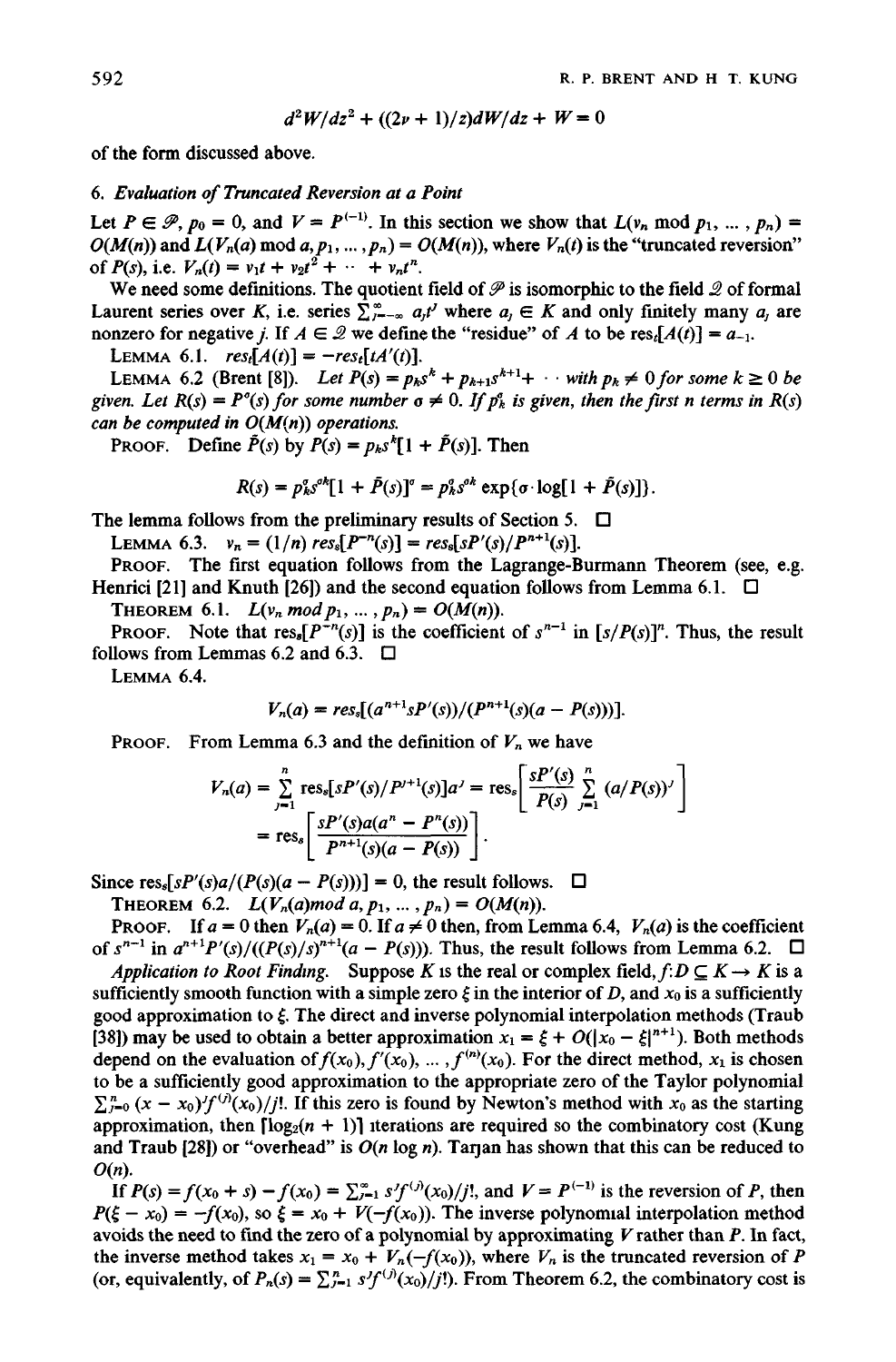$O(M(n)) = O(n \log n)$ . Thus, the combinatory cost of both the direct and inverse methods is  $O(n \log n)$ . This result is mainly of theoretical interest, for in practice n is usually small.

*Applicatwn to Queueing Theory.* By a result of Brockwell [111 and Finch [15, 16] it can be shown that for a  $GI/M/1$  queue which is initially empty, the probability that the *n*th arrival finds more than *j* customers in the queue is the coefficient of  $s^{n-j-1}$  in the generating function  $P'(s)/((P(s)/s)^{n+1}(1 - P(s)))$  for some given power series  $P(s)$ . Hence the method used in the proof of Theorem 6.2 can be applied with small changes for computing the probabilities. The details of this result will be given in a separate paper.

*Evaluation of One Coefficient in Composition.* Let  $P, Q \in \mathcal{P}, p_0 = 0$ , and  $R(s) =$  $O(P^{(-1)}(s))$ . The following theorem is similar to Theorem 6.1.

THEOREM 6.3.  $L(r_n \mod p_1, ..., p_n, q_0, ..., q_n) = O(M(n)).$ 

PROOF. Since  $r_0 = q_0$ , we may suppose  $n > 0$ . From the Lagrange-Bürmann theorem,

 $r_n = \text{res}_{s}[Q'(s)/P^{n}(s)]/n = \text{coefficient of } s^{n-1} \text{ in } Q'(s)(s/P(s))^{n}/n$ ,

so the result follows from Lemma 6.2.  $\Box$ 

It is an open problem whether Theorem 6.3 holds if  $R(s) = Q(P(s))$  instead of  $O(P^{(-1)}(s)).$ 

*A Numerical Example.* Taking  $P(s) = 1 - \exp(-s)$ , we evaluated the truncated reversion  $V_n$  at a for various n and a by the algorithm establishing Theorem 6.2, using a Univac 1108 computer with a 60-bit floating-point fraction. The effect of rounding errors increased as n increased, but was not excessive for small values of  $a$ . (In the root-finding application a should be small.) It seems that the growth in rounding error is due to the ill-conditioning of the problem. Some typical results are given in Table I, where  $V_n(a)$  are the computed values.

| .  |     |                     |    |     |                      |
|----|-----|---------------------|----|-----|----------------------|
| n  | a   | $V_n(a) - V_n(a)$   |    | а   | $V_n(a)$<br>$V_n(a)$ |
| 16 | 01  | $3 \times 10^{-18}$ | 32 | 02  | $8 \times 10^{-13}$  |
| 16 | 02  | $1 \times 10^{-16}$ | 32 | 04  | $5 \times 10^{-11}$  |
| 16 | 04  | $1 \times 10^{-14}$ | 32 | 08  | $8 \times 10^{-3}$   |
| 16 | 0.8 | $5 \times 10^{-11}$ | 64 | 0 I | $4 \times 10^{-15}$  |
| 16 | l 6 | $6 \times 10^{-7}$  | 64 | 02  | $5 \times 10^{-12}$  |
| 32 |     | $9 \times 10^{-17}$ | 64 | 04  | $2 \times 10^{-3}$   |
|    |     |                     |    |     |                      |

TABLE I

#### *7. Multivariate Cases*

We have so far dealt with power series in one variable. The results of previous sections in principle can be applied and generalized to power series in several variables, provided that appropriate care is taken to handle various singularity problems associated with multivariate power series. In this section we state some of our results on the composition problem for bivariate power series. For more complete treatment of the multivariate case, the reader is referred to Brent and Kung [10].

We first extend our mod  $s^{n+1}$  notation to bivariate power series. Let  $Q(s, t)$  =  $\sum_{i,j=0}^{\infty} q_{i,j} s^{i} t^{j}$  be a bivariate power series. We define the degree of the term  $q_{i,j} s^{i} t^{j}$  to be  $\vec{i} + \vec{j}$ .  $\vec{Q}(s, t)$  mod  $(s + t)^{n+1}$  denotes the finite series consisting of all terms of  $Q(s, t)$  of degree less than  $n + 1$ . To compute  $Q(s, t)$  mod  $(s + t)^{n+1}$  means to compute the  $q_{i,j}$  for all *i*, *j* such that  $i + j \leq n$ .

THEOREM 7.1. *Given a bivariate power series Q and two univariate series*  $P_1$ ,  $P_2$  with no *constant terms,*  $R(s) = Q(P_1(s), P_2(s))$  *mod*  $s^{n+1}$  *can be computed in*  $O(n^2 \log n)$  *operations.* 

THEOREM 7.2. *Given a univariate power series Q and a bivariate series P with no constant term,*  $R(s, t) = Q(P(s, t))$  *mod*  $(s + t)^{n+1}$  *can be computed in*  $O(n^{2.5} \log n)$  *operations.* 

THEOREM 7.3. *Given three bivariate power series*  $P_1$ ,  $P_2$ , and  $Q$ , where  $P_1$  and  $P_2$  have *no constant terms,*  $R(s, t) = Q(P_1(s, t), P_2(s, t)) \mod (s + t)^{n+1}$  can be computed in  $O(n^{2.5} \log^{1.5} n)$ *operations.*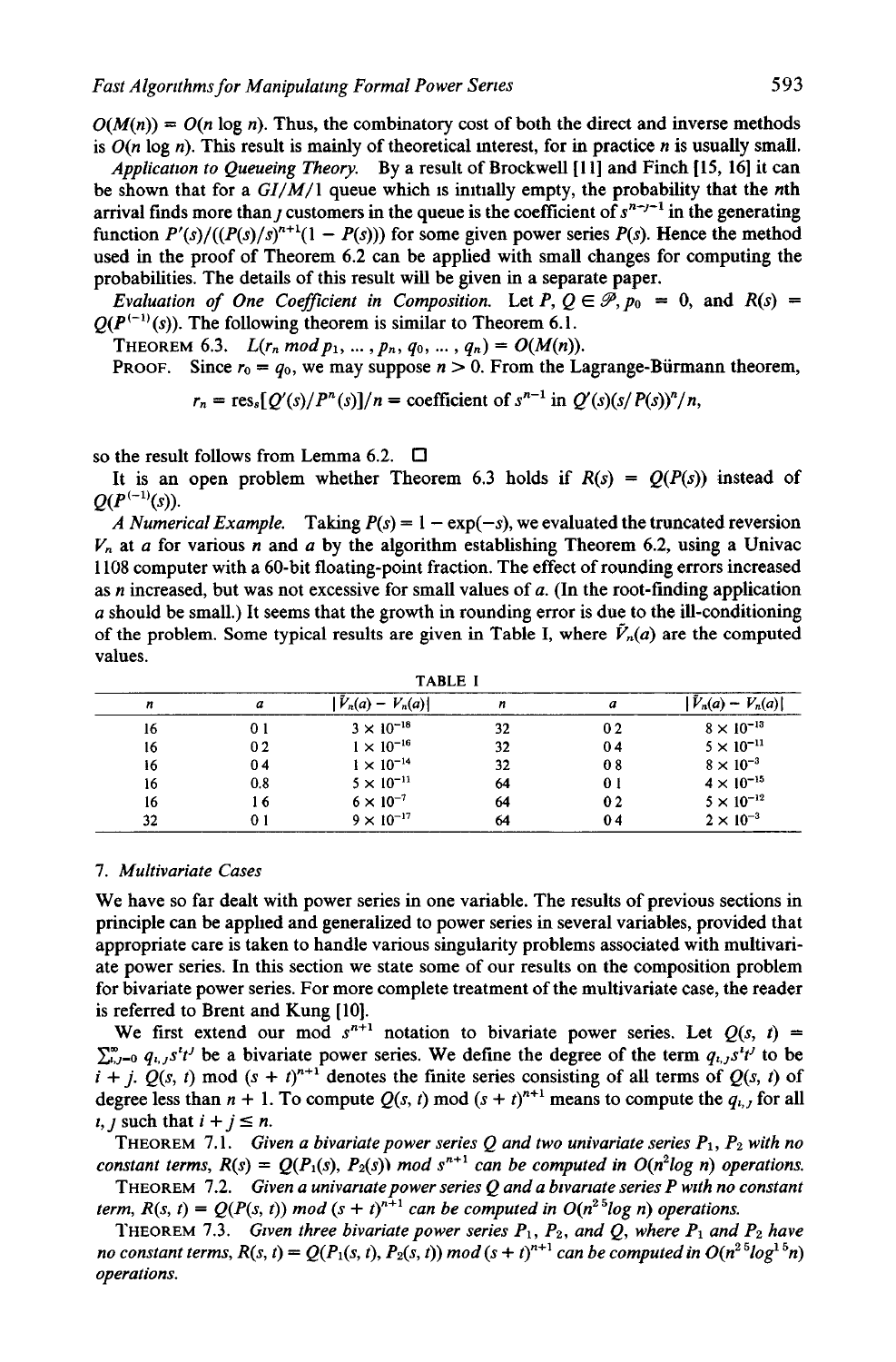**Note that the classical bounds for the composition problems considered in Theorems**  7.1, 7.2, and 7.3 are  $O(n^4)$ ,  $O(n^5)$ , and  $O(n^6)$ , respectively (or  $O(n^3 \log n)$ ,  $O(n^3 \log n)$ , and  $O(n<sup>4</sup> \log n)$ , respectively, if the FFT polynomial multiplication is used).

# **ACKNOWLEDGMENT. We wish to thank Professors B.D. Craven and J.F. Traub for their comments, and Professor P. Henrici for simplifying the proof of Lemma 6.4.**

## REFERENCES

- 1. ABRAMOWITZ, M., AND STEGUN, | A *Handbook of Mathematical Functions.* Nat. Bur Stand., Washington, D C., 1964, chap 15
- 2. AHO, A V, HOPCROFT, J E, AND ULLMAN, J.D The *Design and Analysis of Computer Algorithms* Addison-**Wesley, Reading, Mass,** 1974.
- **3 BACHMAN, (3** *Introduction to P-Adic Numbers and Valuation Theory* Academic Press, New York, 1964
- 4 BORODIN, A. On the number of anthmetlcs to compute certain funcUons--Clrca May 1973. In *Complexity of Sequential and Parallel Numerical Algor:thms,* J F Traub, Ed, Academtc Press, New York, 1973, pp 149-180.
- 5 BORODIN, A, AND MUNRO, I The *Computational Complexity of Algebraic and Numeric Problems* American Elsevier, New York, 1975
- 6 BURKILL, *J C The Theory of Ordinary Dtfferenual Equations* Ohver and Boyd, London, 1962, Sec. 9.
- 7. BRENT, R P The complexity of multiple-precision anthmeuc. In *Complexity of Computational Problem Solving,* R S Anderssen & R P Brent, Eds, U of Queensland Press, Bnsbane, Austraha, 1975, pp. 126-165
- 8 BRENT, R P Multiple-precision zero-finding methods and the complexity of elementary function evaluation In *Analytic Computational Complexity,* J F Tranb, Ed., Academic Press, New York, 1975, pp. 151-176
- 9. BRENT, R P, AND KUNG, H T.  $O((n \log n)^{3/2})$  algorithms for composition and reversion of power senes (extended abstract) In *Analytw Computational Complexity,* J F. Traub, Ed, Academic Press, New York, 1976, pp 217-225
- 10. BRENT, R P, AND KUNG, H.T. Fast algorithms for composition and reversion of multivariate power senes Proc. Conf. Theoret Comptr Sci, U. of Waterloo, Waterloo, Ont., Canada, Aug 1977, pp 149-158
- 11 BROCKWELL, PJ The transtent behaviour of the queuemg system *G1/M/I J Austral Math Soc 3* (1963), 249-256
- 12 CHRYSTAL, G. *Textbook of Algebra, Part II* Chelsea, New York, 1964
- 13 FATEMAN, R J Polynomml multiplication, powers and asymptotic analysis Some comments *SIAM J Comping 3* (1974), 196-213
- 14 FERGUSON, H R P, NIELSEN, D E, AND COOK, G A partition formula for the integer coefficients of the theta function home *Math Comput 29* (1975), 851-855
- 15 FINCH, P D The single server queueing system with non-recurrent input-process and Erlang service time J *Austral Math Soc 3* (1963), 220-236
- 16 FINCH, P D On partml sums of Lagrange's series with application to theory of queues *J Austral Math Soc*   $3(1963), 488 - 490$
- 17 FISCHER, M J, AND STOCKMEYER, L J Fast on-hne integer multiplication *J Comptr Syst Sci 9* (1974). 317-331
- 18 GILBERT, E N Enumeration of labelled graphs *Canadtan J Math 8* (1956), 405-411
- 19 HEtNDEL, L E Computation of powers of multivariate polynomials over the integers *J Comptr Syst Sc:*  6 (1971), 1-8
- 20 HENRICI, P Automatic computation with power series *J ACM* 3, 1 (Jan 1956), 10-15
- 24 HENRtC1, P *Apphed and Computational Complex Analysis, Vol 1* Wdey-lntersclence, New York, 1974, chap 1.
- 22 HOPCROFT, J E Complexity of computer computattons Information Processing 74, North-Holland Pub Co, Amsterdam, 1974, pp 620-626.
- 23 HOROWITZ, E On the substitution of polynomial forms Proc ACM 1973 Annual Conf, CR No 28686, 1973, pp 153-158
- 24 HOROWtTZ, E The efficient calculation of powers of polynomials *J Comptr Syst Sc:* 7(1973), 469-480
- 25 JACKSON, D M, AND REILLY, J W The enumeration of homeomorphically irreducible labelled graphs J *Combinatorial Theory, Ser B, 19* (1975), 272-286
- 26 KNOTH, DE *The Art of Computer Programming, Vol 2 Semmumerlcal Algorithms* Addison-Wesley, Reading, Mass, 1969, Sec 4 7
- 27 KUNG, H T On computing reciprocals of power series *Numer Math 22* (1974), 341-348
- 28 KUNG, H.T, AND TRAUB, J F Computational complexity of one-point and multlpomt iteration. In *Complextty of Real Computation,* R M Karp, Ed, SIAM-AMS Proc 7, Amer Math Soc, Providence, R I, 1974, pp 149-160
- 29 KUNG, H T. AND TRAUB, J F All algebraic functions can be computed fast *J ACM 25,* 2 (April 1978), 245-260